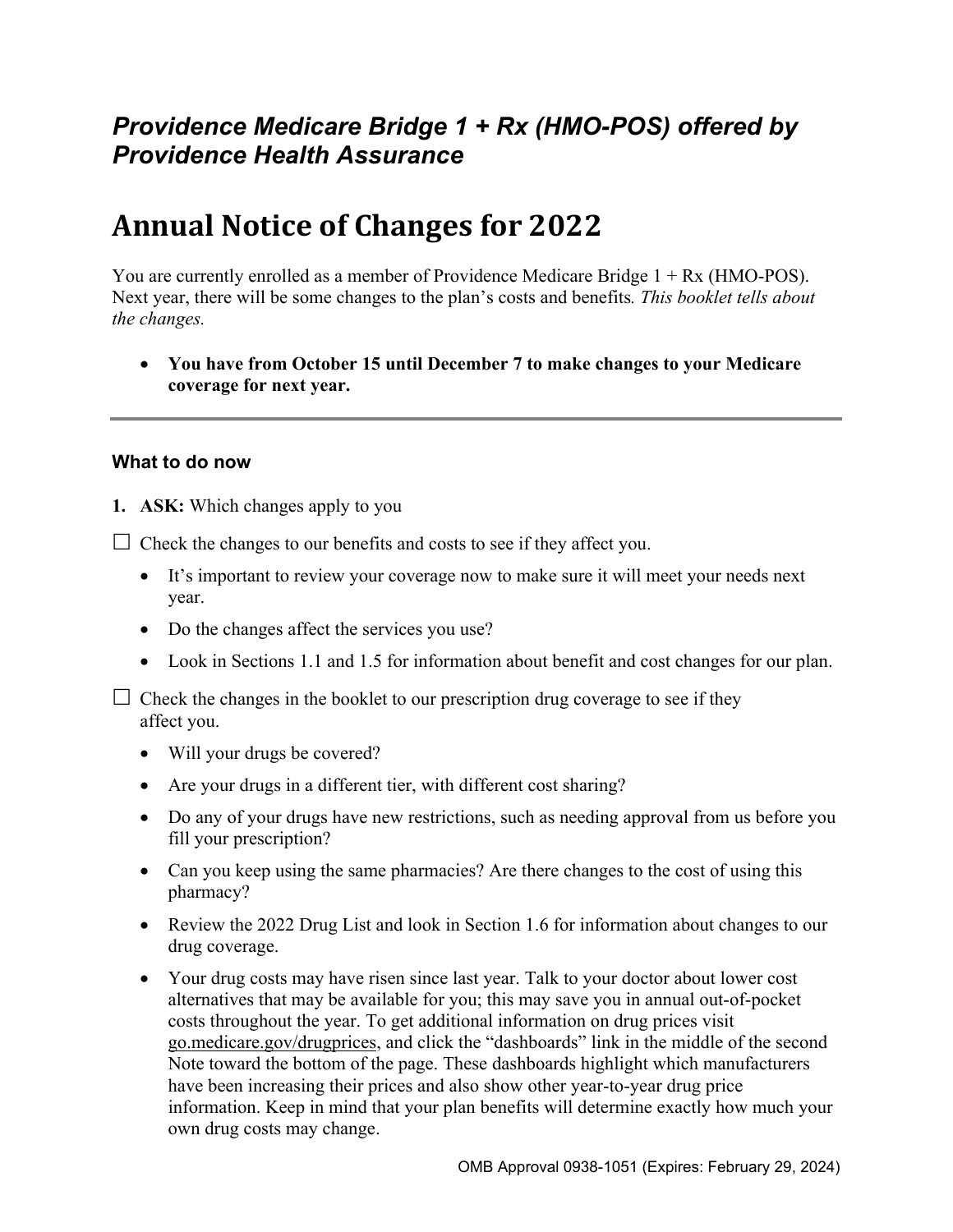$\Box$  Check to see if your doctors and other providers will be in our network next year.

- Are your doctors, including specialists you see regularly, in our network?
- What about the hospitals or other providers you use?
- Look in Sections 1.3 and 1.4 for information about our *Provider and Pharmacy Directory*.
- $\Box$  Think about your overall health care costs.
	- How much will you spend out-of-pocket for the services and prescription drugs you use regularly?
	- How much will you spend on your premium and deductibles?
	- How do your total plan costs compare to other Medicare coverage options?
- $\Box$  Think about whether you are happy with our plan.
- **2. COMPARE:** Learn about other plan choices

 $\Box$  Check coverage and costs of plans in your area.

- Use the personalized search feature on the Medicare Plan Finder at [www.medicare.gov/plan-compare](http://www.medicare.gov/plan-compare) website.
- Review the list in the back of your *Medicare & You 2022* handbook.
- Look in Section 3.2 to learn more about your choices.

 $\Box$  Once you narrow your choice to a preferred plan, confirm your costs and coverage on the plan's website.

#### **3. CHOOSE:** Decide whether you want to change your plan

- If you don't join another plan by December 7, 2021, you will be enrolled in Providence Medicare Bridge  $1 + Rx$  (HMO-POS).
- To change to a **different plan** that may better meet your needs, you can switch plans between October 15 and December 7.
- **4. ENROLL:** To change plans, join a plan between **October 15** and **December 7, 2021**
	- If you don't join another plan by **December 7, 2021**, you will be enrolled in Providence Medicare Bridge  $1 + Rx$  (HMO-POS).
	- If you join another plan by **December 7, 2021**, your new coverage will start on **January 1, 2022.** You will be automatically disenrolled from your current plan.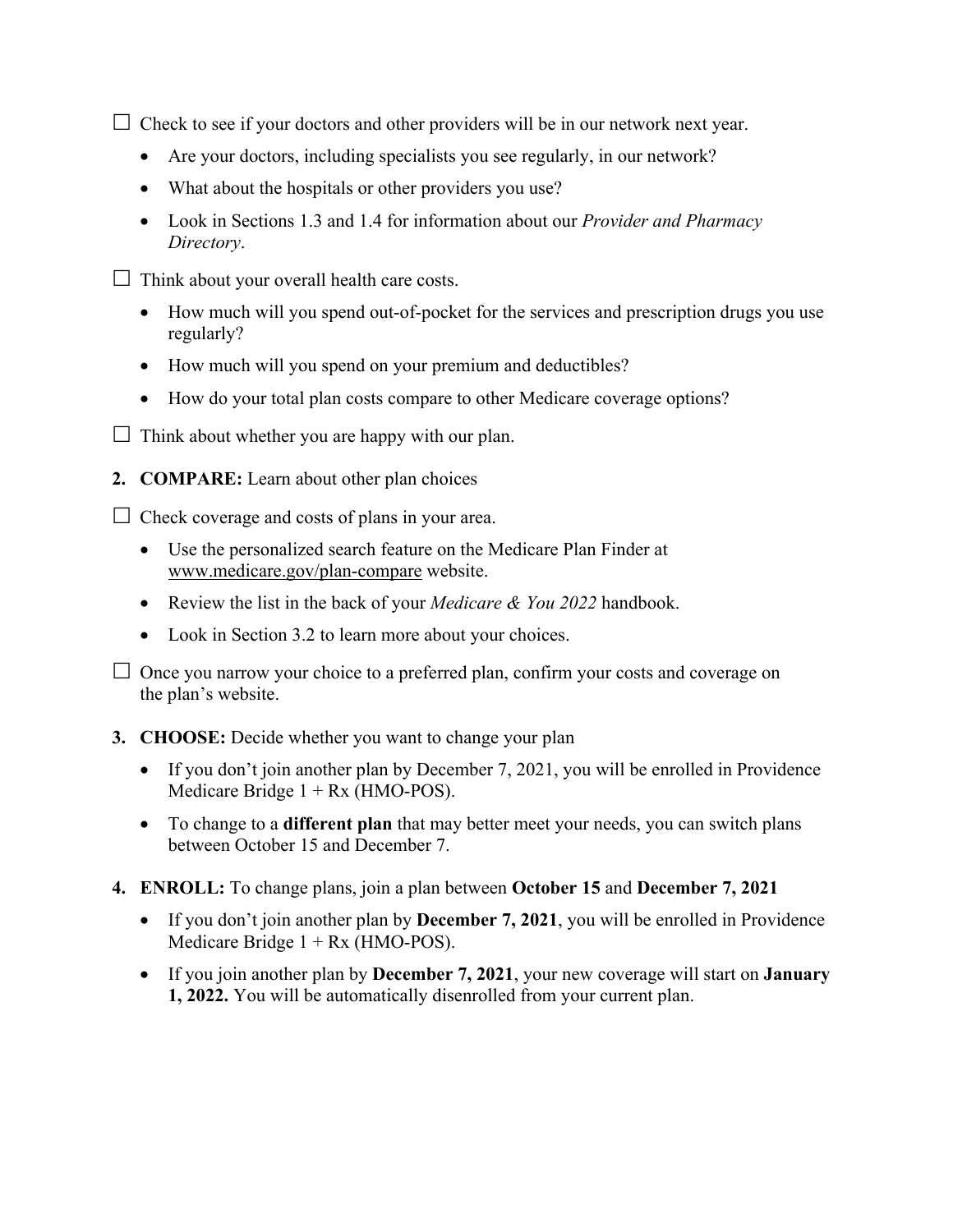### **Additional Resources**

- Please contact our Customer Service number at 503-574-8000 or 1-800-603-2340 for additional information. (TTY users should call 711.) Hours are 8 a.m. to 8 p.m. (Pacific Time), seven days a week.
- This information is available in a different format, including large print and braille.
- **Coverage under this Plan qualifies as Qualifying Health Coverage (QHC)** and satisfies the Patient Protection and Affordable Care Act's (ACA) individual shared responsibility requirement. Please visit the Internal Revenue Service (IRS) website at [www.irs.gov/Affordable-Care-Act/Individuals-and-Families](http://www.irs.gov/Affordable-Care-Act/Individuals-and-Families) for more information.

### **About Providence Medicare Bridge 1 + Rx (HMO-POS)**

- Providence Medicare Advantage Plans is an HMO, HMO-POS and HMO SNP with Medicare and Oregon Health Plan contracts. Enrollment in Providence Medicare Advantage Plans depends on contract renewal.
- When this booklet says "we," "us," or "our," it means Providence Health Assurance. When it says "plan" or "our plan," it means Providence Medicare Bridge  $1 + Rx$  (HMO-POS).

H9047\_2022ANOC14\_M File & Use 09052021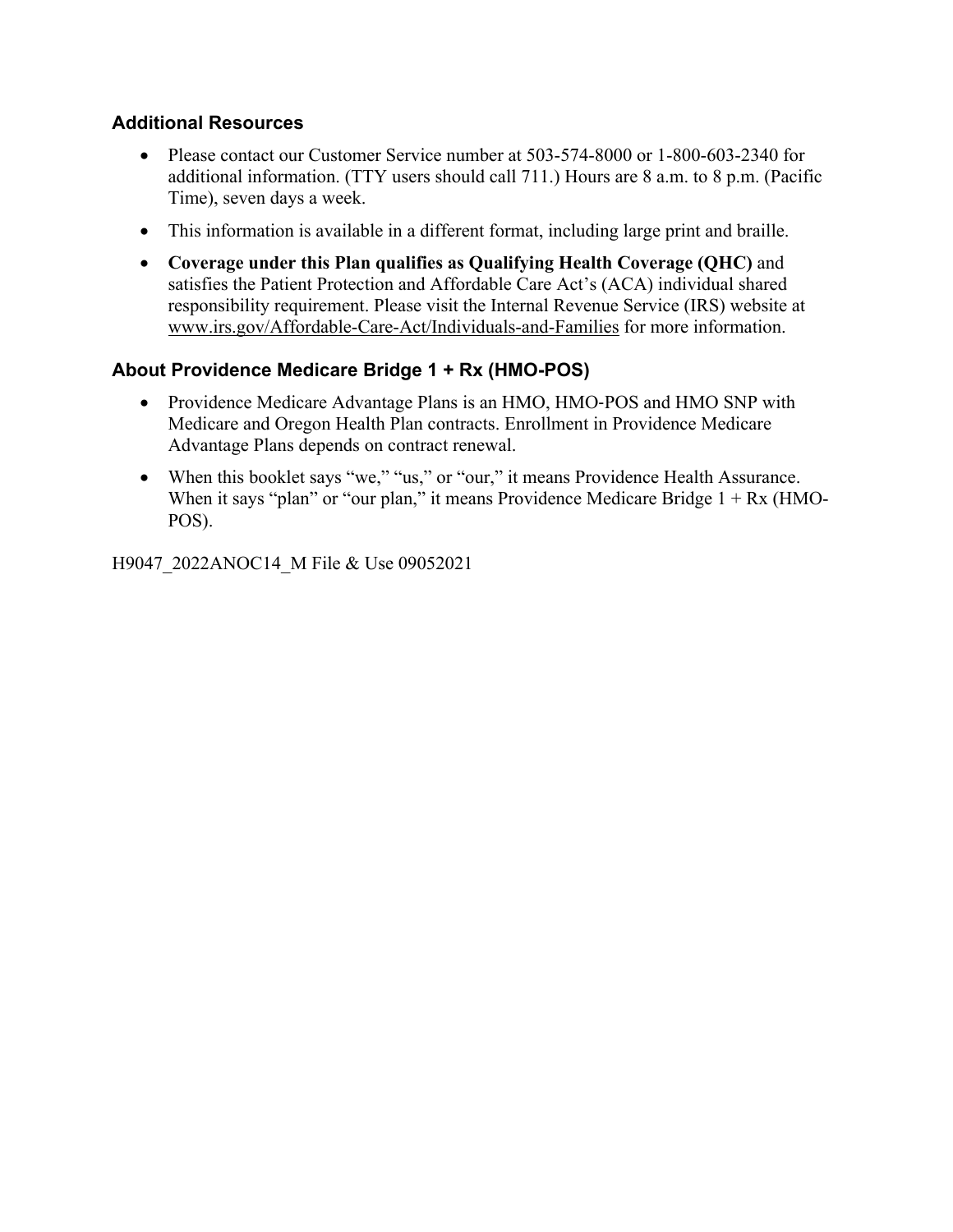# <span id="page-3-0"></span>**Summary of Important Costs for 2022**

The table below compares the 2021 costs and 2022 costs for Providence Medicare Bridge 1 + Rx (HMO-POS) in several important areas. **Please note this is only a summary of changes**. A copy of the *Evidence of Coverage* is located on our website at [www.ProvidenceHealthAssurance.com](http://www.ProvidenceHealthAssurance.com). You may also call Customer Service to ask us to mail you an *Evidence of Coverage*.

| Cost                                                                                                                                           | 2021 (this year)                                                                                               | 2022 (next year)                                                                                               |
|------------------------------------------------------------------------------------------------------------------------------------------------|----------------------------------------------------------------------------------------------------------------|----------------------------------------------------------------------------------------------------------------|
| Monthly plan premium*<br>* Your premium may be higher or<br>lower than this amount. See<br>Section 1.1 for details.                            | \$35                                                                                                           | \$35                                                                                                           |
| Maximum out-of-pocket amount<br>This is the most you will pay<br>out-of-pocket for your covered<br>services.<br>(See Section 1.2 for details.) | \$4,900 when using your<br>in-network benefit<br>\$10,000 when using your<br>Point-of-Service (POS)<br>benefit | \$4,900 when using your<br>in-network benefit<br>\$10,000 when using your<br>Point-of-Service (POS)<br>benefit |
| <b>Doctor office visits</b>                                                                                                                    | Primary care visits in-<br>network:<br>There is no coinsurance,<br>copayment, or deductible<br>per visit       | Primary care visits in-<br>network:<br>There is no coinsurance,<br>copayment, or deductible<br>per visit       |
|                                                                                                                                                | Primary care visits when<br>using your POS benefit:<br>\$25 copayment per visit                                | Primary care visits when<br>using your POS benefit:<br>\$25 copayment per visit                                |
|                                                                                                                                                | Specialist visits in-<br>network:<br>\$35 copayment per visit                                                  | Specialist visits in-<br>network:<br>\$35 copayment per visit                                                  |
|                                                                                                                                                | Specialist visits when<br>using your POS benefit:<br>\$50 copayment per visit                                  | Specialist visits when<br>using your POS benefit:<br>\$50 copayment per visit                                  |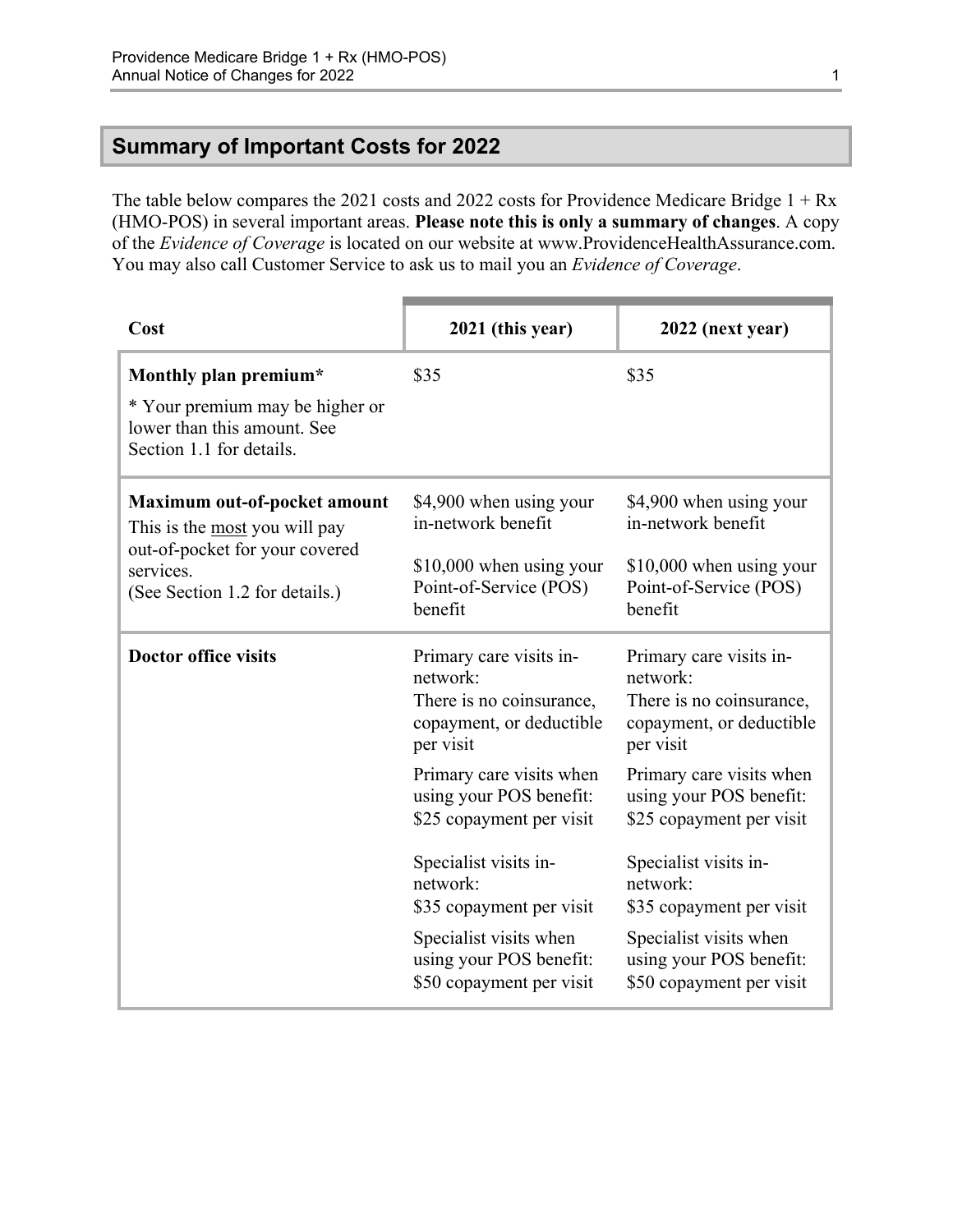| Cost                                                                                                                                                                                                                                                                                                                                                             | 2021 (this year)                                                                                                                                                                                                                            | 2022 (next year)                                                                                                                                                                                                                            |
|------------------------------------------------------------------------------------------------------------------------------------------------------------------------------------------------------------------------------------------------------------------------------------------------------------------------------------------------------------------|---------------------------------------------------------------------------------------------------------------------------------------------------------------------------------------------------------------------------------------------|---------------------------------------------------------------------------------------------------------------------------------------------------------------------------------------------------------------------------------------------|
| <b>Inpatient hospital stays</b><br>Includes inpatient acute, inpatient<br>rehabilitation, long-term care<br>hospitals and other types of<br>inpatient hospital services.<br>Inpatient hospital care starts the<br>day you are formally admitted to<br>the hospital with a doctor's order.<br>The day before you are discharged<br>is your last inpatient day.    | Hospital stays in-<br>network:<br>\$325 copayment each day<br>for days 1-6 per<br>admission and there is no<br>coinsurance, copayment,<br>or deductible each day for<br>day 7 and beyond for<br>Medicare-covered<br>inpatient hospital care | Hospital stays in-<br>network:<br>\$325 copayment each day<br>for days 1-6 per<br>admission and there is no<br>coinsurance, copayment,<br>or deductible each day for<br>day 7 and beyond for<br>Medicare-covered<br>inpatient hospital care |
|                                                                                                                                                                                                                                                                                                                                                                  | Hospital stays when<br>using your POS benefit:<br>30% of the total cost per<br>admission for Medicare-<br>covered inpatient hospital<br>care                                                                                                | Hospital stays when<br>using your POS benefit:<br>30% of the total cost per<br>admission for Medicare-<br>covered inpatient hospital<br>care                                                                                                |
| <b>Part D prescription drug</b><br>coverage                                                                                                                                                                                                                                                                                                                      | Deductible: \$100                                                                                                                                                                                                                           | Deductible: \$0                                                                                                                                                                                                                             |
| (See Section 1.6 for details.)                                                                                                                                                                                                                                                                                                                                   | Copayment/Coinsurance<br>during the Initial<br>Coverage Stage:                                                                                                                                                                              | Copayment/Coinsurance<br>during the Initial<br>Coverage Stage:                                                                                                                                                                              |
|                                                                                                                                                                                                                                                                                                                                                                  | Drug Tier 1: \$0 per<br>prescription at a<br>preferred network<br>pharmacy or \$16 per<br>prescription at a<br>network pharmacy                                                                                                             | Drug Tier 1: \$0 per<br>prescription at a<br>preferred network<br>pharmacy or \$16 per<br>prescription at a<br>network pharmacy                                                                                                             |
| To find out which drugs are Select<br>Insulins, review the most recent<br>Drug List we provided<br>electronically. You can identify<br>Select Insulins by looking in the<br>formulary. They are indicated by<br>"SI" in the Requirements/Limits<br>section of the formulary. If you<br>have questions about the Drug List,<br>you can also call Customer Service | Drug Tier 2: \$10 per<br>prescription at a<br>preferred network<br>pharmacy or \$20 per<br>prescription at a<br>network pharmacy<br>Additional coverage<br>for Select Insulins not<br>available                                             | Drug Tier 2: \$10 per<br>prescription at a<br>preferred network<br>pharmacy or \$20 per<br>prescription at a<br>network pharmacy<br>\$10-\$20 for Select<br>Insulins per month                                                              |
| (Phone numbers for Customer)<br>Service are found in Section 7.1 of<br>this booklet).                                                                                                                                                                                                                                                                            |                                                                                                                                                                                                                                             |                                                                                                                                                                                                                                             |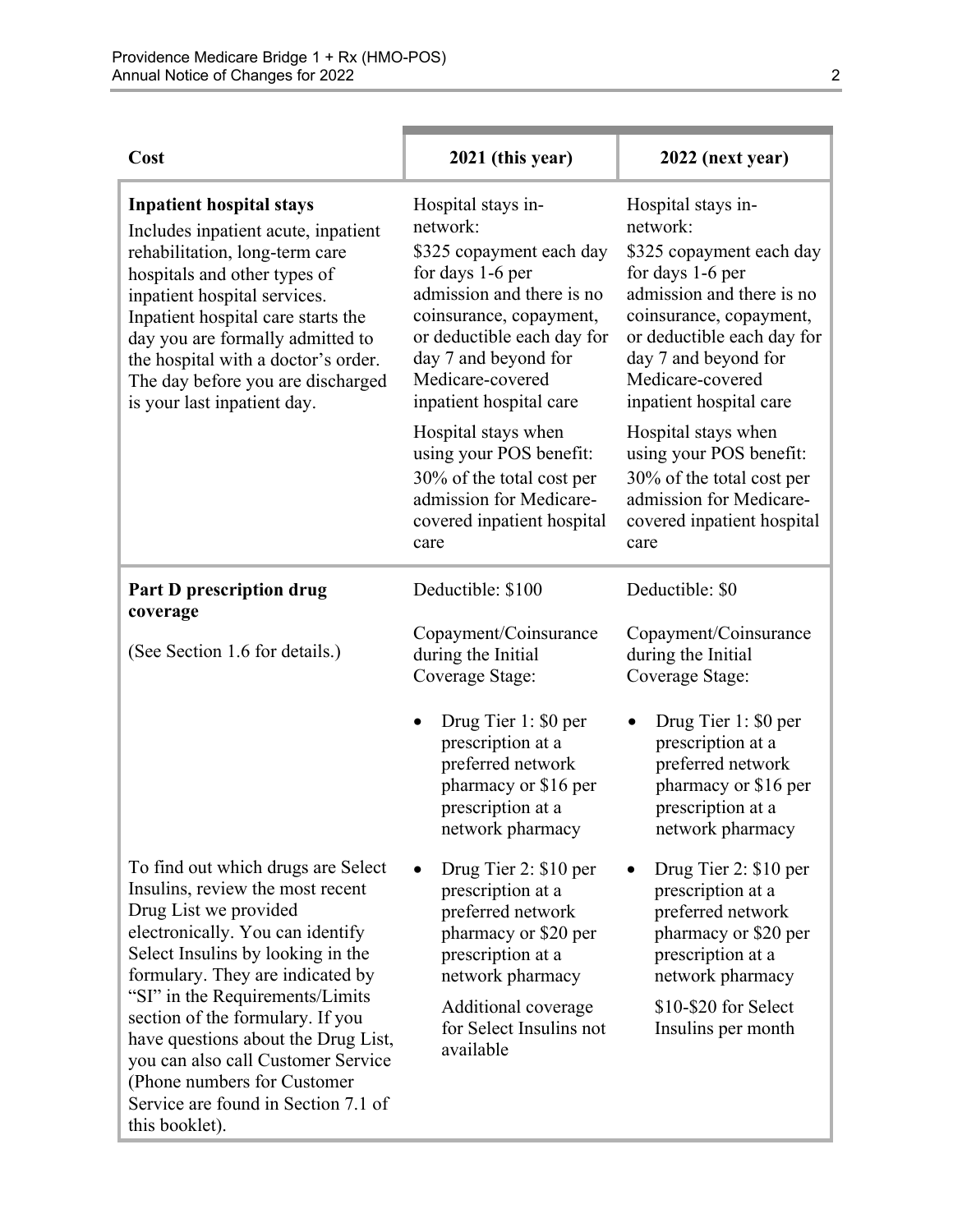| Cost | 2021 (this year)                                                                                                                              | 2022 (next year)                                                                                                                      |
|------|-----------------------------------------------------------------------------------------------------------------------------------------------|---------------------------------------------------------------------------------------------------------------------------------------|
|      | Drug Tier 3: \$47 per<br>$\bullet$<br>prescription at a<br>preferred network<br>pharmacy or \$47 per<br>prescription at a<br>network pharmacy | Drug Tier 3: \$47 per<br>٠<br>prescription at a<br>preferred network<br>pharmacy or \$47 per<br>prescription at a<br>network pharmacy |
|      | Additional coverage<br>for Select Insulins not<br>available                                                                                   | \$35 for Select<br>Insulins per month                                                                                                 |
|      | Drug Tier 4: \$100 per<br>prescription at a<br>preferred network<br>pharmacy or \$100 per<br>prescription at a<br>network pharmacy            | Drug Tier 4: \$100 per<br>prescription at a<br>preferred network<br>pharmacy or \$100 per<br>prescription at a<br>network pharmacy    |
|      | Drug Tier 5: $30\%$ of<br>the total cost at a<br>preferred network<br>pharmacy or 30% of<br>the total cost at a<br>network pharmacy           | Drug Tier 5: $33\%$ of<br>the total cost at a<br>preferred network<br>pharmacy or 33% of<br>the total cost at a<br>network pharmacy   |
|      | Drug Tier 6: Not<br>covered                                                                                                                   | Drug Tier 6: \$0 per<br>prescription at a<br>preferred network<br>pharmacy or \$0 per<br>prescription at a<br>network pharmacy        |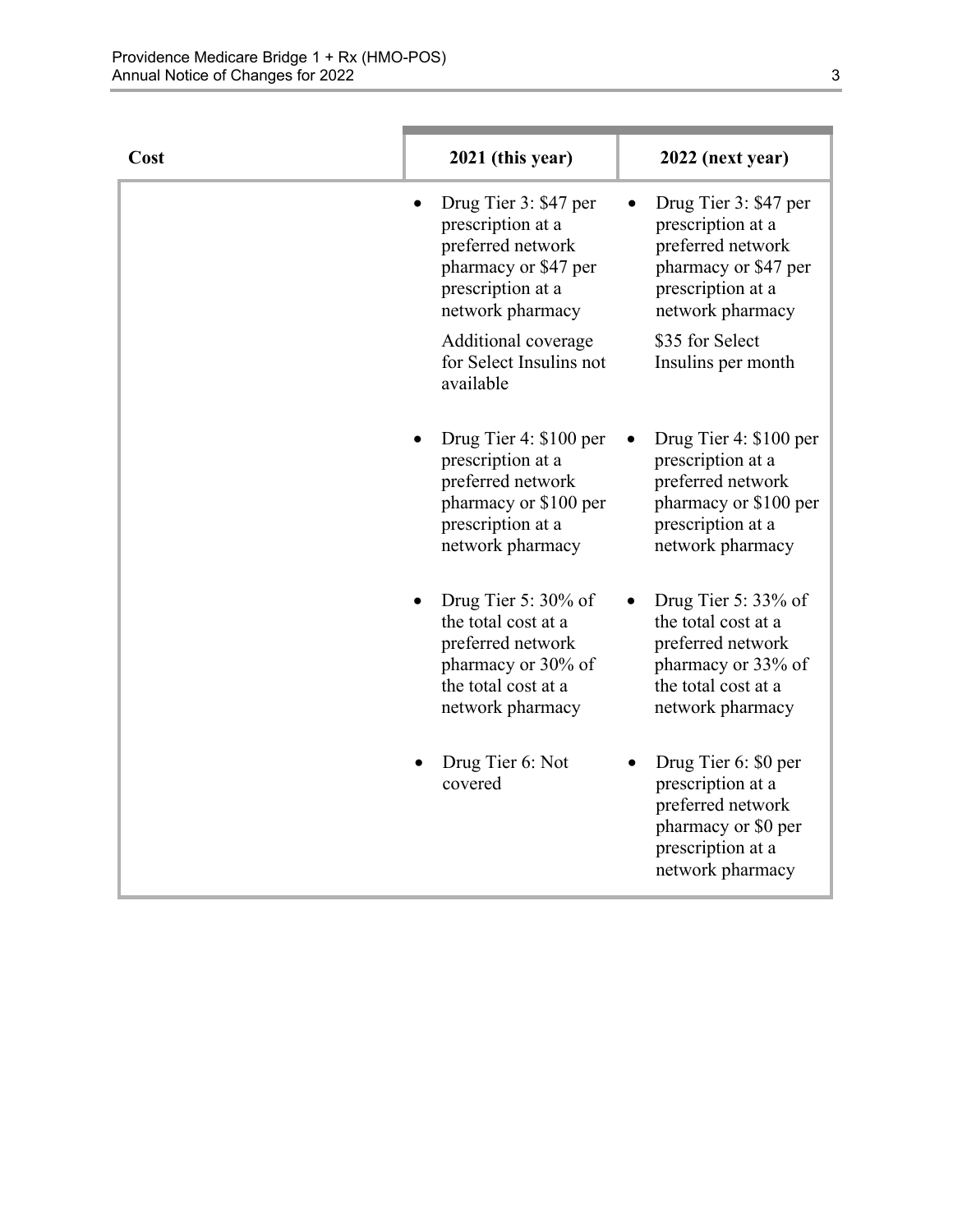# *Annual Notice of Changes* **for 2022 Table of Contents**

| <b>SECTION 1</b> |                                                                                      |  |
|------------------|--------------------------------------------------------------------------------------|--|
|                  |                                                                                      |  |
|                  |                                                                                      |  |
|                  |                                                                                      |  |
|                  |                                                                                      |  |
|                  |                                                                                      |  |
|                  |                                                                                      |  |
| <b>SECTION 2</b> |                                                                                      |  |
| <b>SECTION 3</b> |                                                                                      |  |
|                  | Section 3.1 – If you want to stay in Providence Medicare Bridge $1 + Rx$ (HMO-POS)19 |  |
|                  |                                                                                      |  |
| <b>SECTION 4</b> |                                                                                      |  |
| <b>SECTION 5</b> | Programs That Offer Free Counseling about Medicare 21                                |  |
| <b>SECTION 6</b> | Programs That Help Pay for Prescription Drugs21                                      |  |
| <b>SECTION 7</b> |                                                                                      |  |
|                  | Section 7.1 – Getting Help from Providence Medicare Bridge $1 + Rx$ (HMO-POS) 22     |  |
|                  |                                                                                      |  |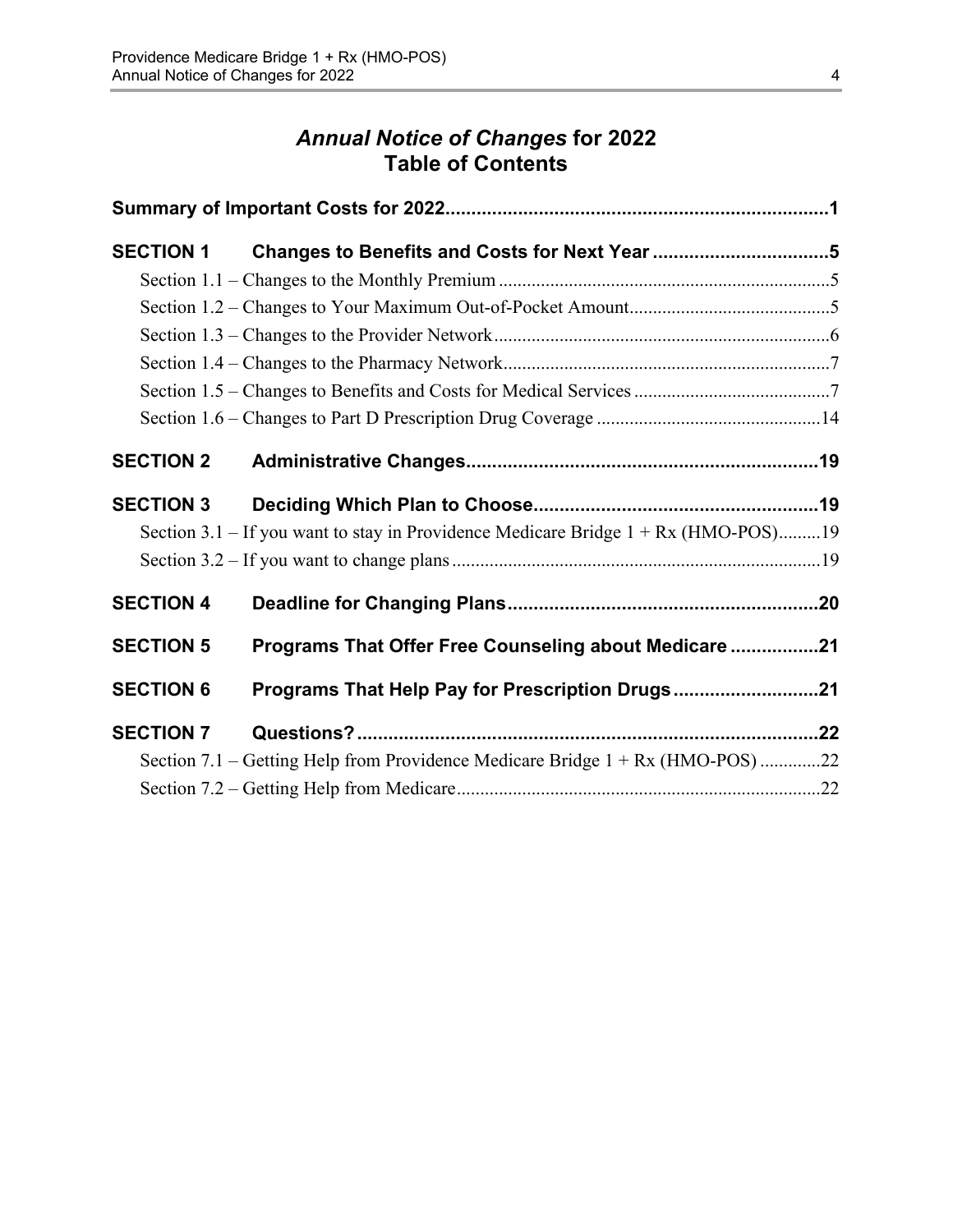# <span id="page-7-0"></span>**SECTION 1 Changes to Benefits and Costs for Next Year**

# <span id="page-7-1"></span>**Section 1.1 – Changes to the Monthly Premium**

| Cost                                                                                        | 2021 (this year)                                     | 2022 (next year)                                                |
|---------------------------------------------------------------------------------------------|------------------------------------------------------|-----------------------------------------------------------------|
| <b>Monthly premium</b><br>(You must also continue to pay your)<br>Medicare Part B premium.) | \$35                                                 | \$35<br>There is no change for<br>the upcoming benefit<br>year. |
| <b>Optional Supplemental Dental</b><br>Coverage monthly premium                             | Providence Basic<br>Wrap Dental<br>\$29.40           | Providence Dental<br>Basic<br>\$32.50                           |
| <b>Optional Supplemental Dental</b><br>Coverage monthly premium                             | Providence Enhanced<br><b>Wrap Dental</b><br>\$42.20 | Providence Dental<br>Enhanced<br>\$45.10                        |

- Your monthly plan premium will be *more* if you are required to pay a lifetime Part D late enrollment penalty for going without other drug coverage that is at least as good as Medicare drug coverage (also referred to as "creditable coverage") for 63 days or more.
- If you have a higher income, you may have to pay an additional amount each month directly to the government for your Medicare prescription drug coverage.
- Your monthly premium will be *less* if you are receiving "Extra Help" with your prescription drug costs. Please see Section 6 regarding "Extra Help" from Medicare.

## <span id="page-7-2"></span>**Section 1.2 – Changes to Your Maximum Out-of-Pocket Amount**

 amount, you generally pay nothing for covered services for the rest of the year. To protect you, Medicare requires all health plans to limit how much you pay "out-of-pocket" during the year. This limit is called the "maximum out-of-pocket amount." Once you reach this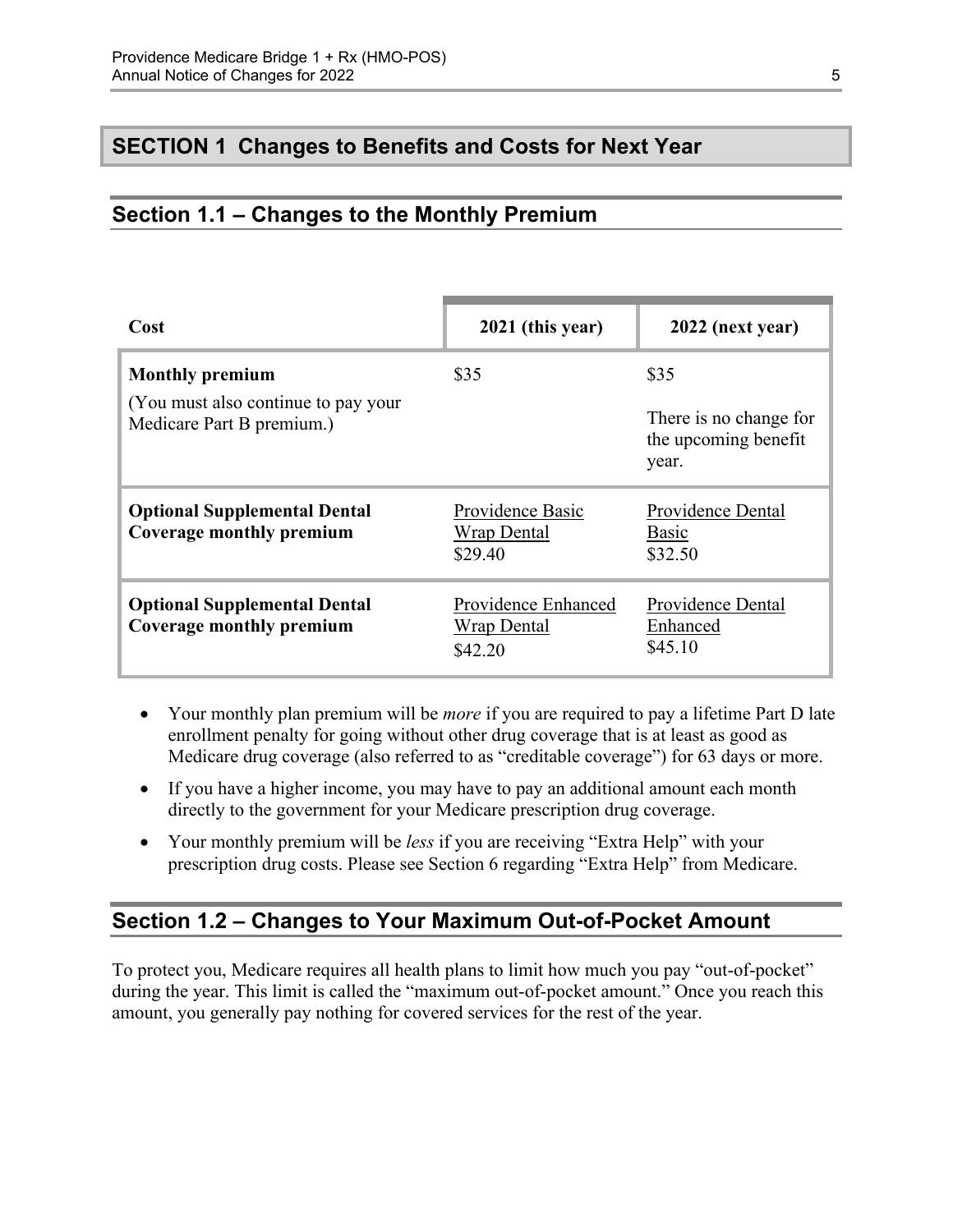| Cost                                                                                                                                                                                                                                                                       | 2021 (this year)                              | 2022 (next year)                                                                                                                                                                                                                                                                                                                |
|----------------------------------------------------------------------------------------------------------------------------------------------------------------------------------------------------------------------------------------------------------------------------|-----------------------------------------------|---------------------------------------------------------------------------------------------------------------------------------------------------------------------------------------------------------------------------------------------------------------------------------------------------------------------------------|
| Maximum out-of-pocket amount<br>Your costs for covered medical<br>services (such as copays) count<br>toward your maximum out-of-<br>pocket amount. Your plan premium<br>and your costs for prescription<br>drugs do not count toward your<br>maximum out-of-pocket amount. | \$4,900 In-Network<br>\$10,000 Out-of-Network | \$4,900 In-Network<br>\$10,000 Out-of-Network<br>Once you have paid<br>\$4,900 out-of-pocket for<br>covered services from in-<br>network providers, you<br>will pay nothing for your<br>covered services for the<br>rest of the calendar year.                                                                                  |
|                                                                                                                                                                                                                                                                            |                                               | Both in-network and out-<br>of-network services count<br>toward your out-of-pocket<br>costs. If you see both in-<br>network and out-of-<br>network providers, or<br>only out-of-network<br>providers, your maximum<br>out-of-pocket costs will<br>be \$10,000 for 2022.<br>There is no change for the<br>upcoming benefit year. |

# <span id="page-8-0"></span>**Section 1.3 – Changes to the Provider Network**

 **to see if your providers (primary care provider, specialists, hospitals, etc.) are in our**  There are changes to our network of providers for next year. An updated *Provider and Pharmacy Directory* is located on our website at [www.ProvidenceHealthAssurance.com/findaprovider.](http://www.ProvidenceHealthAssurance.com/findaprovider) You may also call Customer Service for updated provider information or to ask us to mail you a *Provider and Pharmacy Directory*. **Please review the 2022** *Provider and Pharmacy Directory*  **network**.

It is important that you know that we may make changes to the hospitals, doctors and specialists (providers) that are part of your plan during the year. There are a number of reasons why your provider might leave your plan, but if your doctor or specialist does leave your plan, you have certain rights and protections summarized below:

- Even though our network of providers may change during the year, we must furnish you with uninterrupted access to qualified doctors and specialists.
- We will make a good faith effort to provide you with at least 30 days' notice that your provider is leaving our plan so that you have time to select a new provider.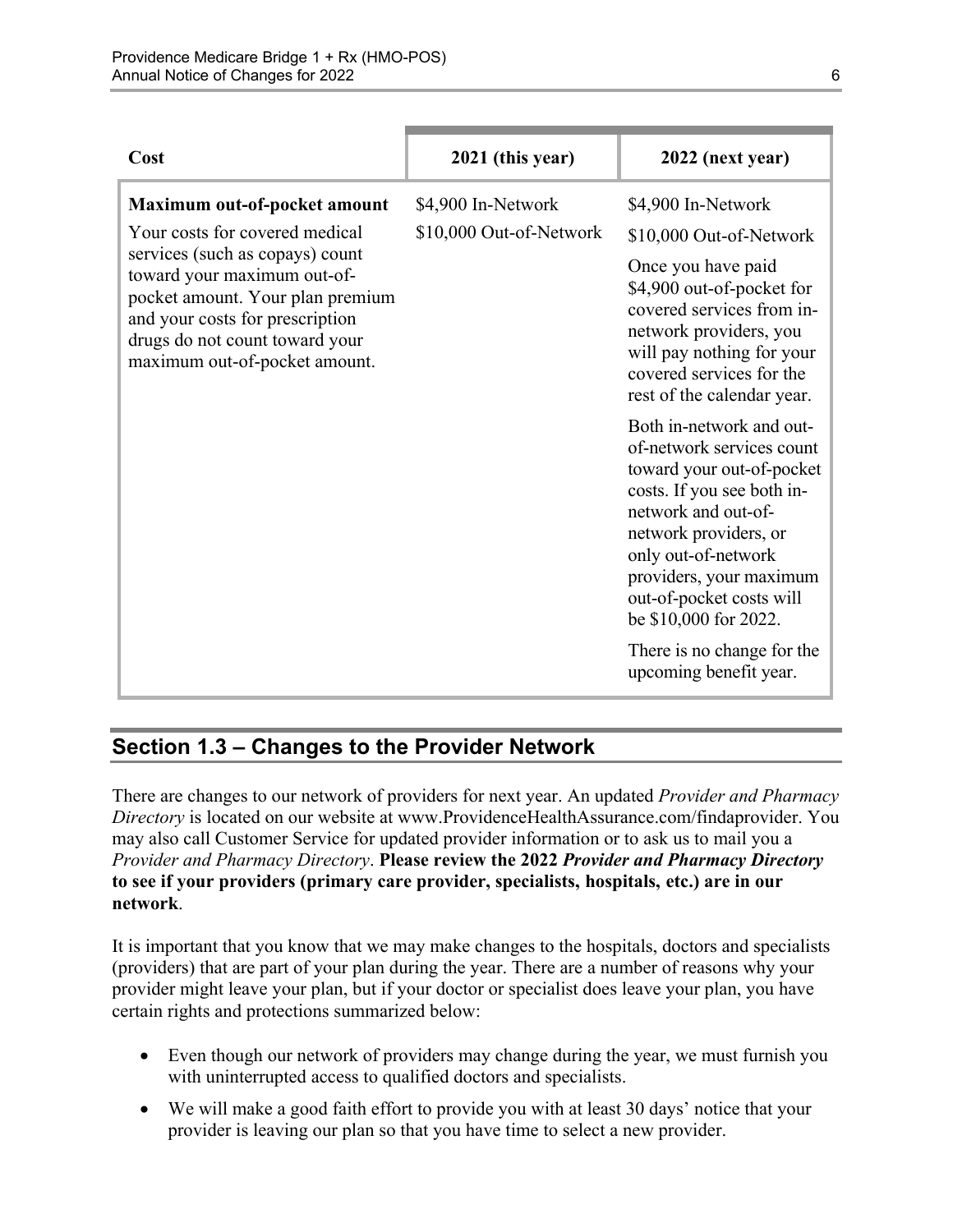- We will assist you in selecting a new qualified provider to continue managing your health care needs.
- If you are undergoing medical treatment you have the right to request, and we will work with you to ensure, that the medically necessary treatment you are receiving is not interrupted.
- If you believe we have not furnished you with a qualified provider to replace your previous provider or that your care is not being appropriately managed, you have the right to file an appeal of our decision.
- If you find out your doctor or specialist is leaving your plan, please contact us so we can assist you in finding a new provider to manage your care.

# <span id="page-9-0"></span>**Section 1.4 – Changes to the Pharmacy Network**

Amounts you pay for your prescription drugs may depend on which pharmacy you use. Medicare drug plans have a network of pharmacies. In most cases, your prescriptions are covered *only* if they are filled at one of our network pharmacies. Our network includes pharmacies with preferred cost sharing, which may offer you lower cost sharing than the standard cost sharing offered by other network pharmacies for some drugs.

There are changes to our network of pharmacies for next year. An updated *Provider and Pharmacy Directory* is located on our website at

[www.ProvidenceHealthAssurance.com/findaprovider](http://www.ProvidenceHealthAssurance.com/findaprovider). You may also call Customer Service for updated provider information or to ask us to mail you a *Provider and Pharmacy Directory*. **Please review the 2022** *Provider and Pharmacy Directory* **to see which pharmacies are in our network**.

# <span id="page-9-1"></span>**Section 1.5 – Changes to Benefits and Costs for Medical Services**

We are changing our coverage for certain medical services next year. The information below describes these changes. For details about the coverage and costs for these services, see Chapter 4, *Medical Benefits Chart (what is covered and what you pay)*, in your *2022 Evidence of Coverage.* 

### **Opioid treatment program services**

Members of our plan with opioid use disorder (OUD) can receive coverage of services to treat OUD through an Opioid Treatment Program (OTP) which includes the following services:

- U.S. Food and Drug Administration (FDA)-approved opioid agonist and antagonist medication-assisted treatment (MAT) medications.
- Dispensing and administration of MAT medications (if applicable)
- Substance use counseling
- Individual and group therapy
- Toxicology testing
- Intake activities
- Periodic assessments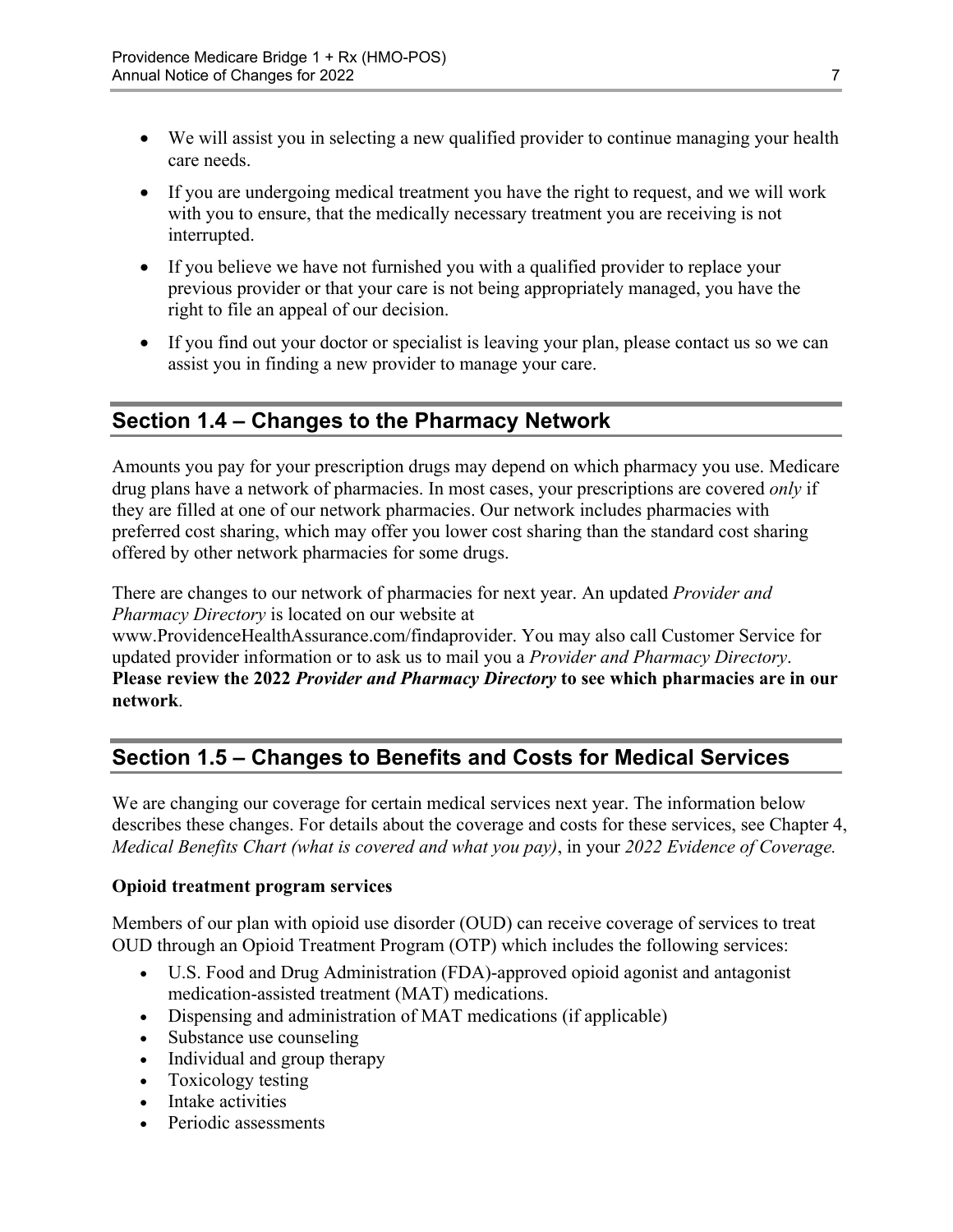| Cost                                                    | 2021 (this year)                                                                                                                                      | 2022 (next year)                                                                                                                                                             |
|---------------------------------------------------------|-------------------------------------------------------------------------------------------------------------------------------------------------------|------------------------------------------------------------------------------------------------------------------------------------------------------------------------------|
| <b>Dental services (embedded</b><br>routine preventive) | <b>In-Network</b><br>You pay a \$15 copayment for<br>each preventive dental visit<br>where any of the following<br>covered services are<br>completed: | <b>In-Network</b><br>You pay a \$15 copayment for<br>each preventive dental visit<br>where any of the following<br>covered services are<br>completed:                        |
|                                                         | Two evaluations in total<br>per calendar year<br>including a maximum of<br>one comprehensive<br>evaluation per 36 months                              | Two evaluations in total<br>per calendar year<br>including a maximum of<br>one comprehensive<br>evaluation per 36 months<br>and one limited oral<br>evaluation per 12 months |
|                                                         | Two cleanings (excluding<br>periodontal cleanings) per<br>calendar year                                                                               | Two cleanings (excluding<br>periodontal cleanings) per<br>calendar year                                                                                                      |
|                                                         | One bitewing x-ray per<br>$\bullet$<br>calendar year or one full<br>mouth diagnostic x-ray<br>every five years                                        | Any combination of<br>bitewing x-rays, two per<br>calendar year or one full<br>mouth diagnostic x-ray,<br>for a total of two                                                 |
|                                                         | Emergency palliative<br>treatment (only if no<br>services other than exam<br>and x-rays were<br>performed on the same<br>date of service)             | Emergency palliative<br>treatment (only if no<br>services other than exam<br>and x-rays were<br>performed on the same<br>date of service)                                    |
|                                                         | <b>Out-of-Network</b><br>Out-of-network services are<br>not covered for routine<br>preventive dental.                                                 | <b>Out-of-Network</b><br>Out-of-network services are<br>not covered for routine<br>preventive dental.                                                                        |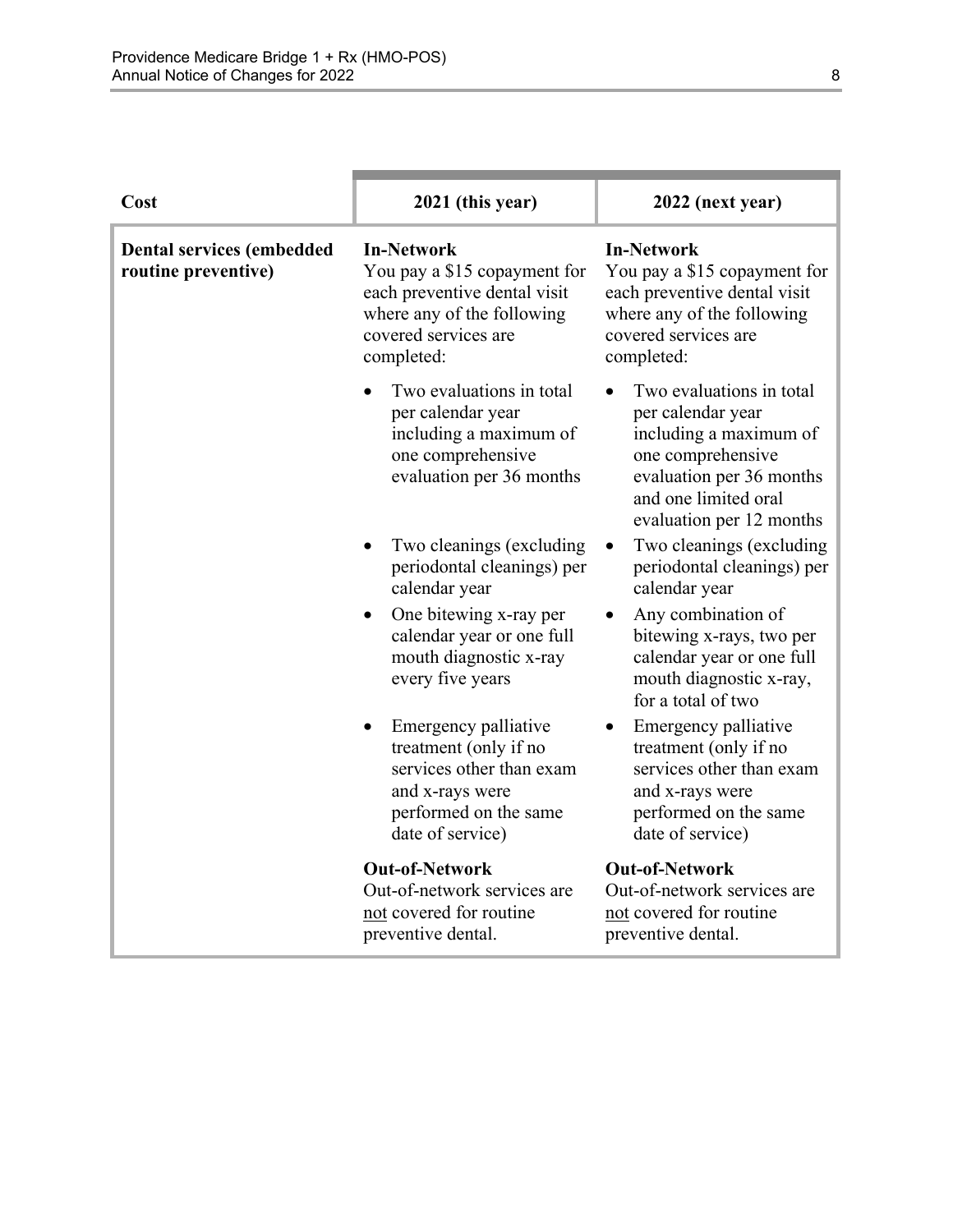| Cost                               | 2021 (this year)                                                                                                                                                                                                                                                                                                                   | 2022 (next year)                                                                                                                                                                                                                                                                                                                                                                                           |
|------------------------------------|------------------------------------------------------------------------------------------------------------------------------------------------------------------------------------------------------------------------------------------------------------------------------------------------------------------------------------|------------------------------------------------------------------------------------------------------------------------------------------------------------------------------------------------------------------------------------------------------------------------------------------------------------------------------------------------------------------------------------------------------------|
| <b>Fitness benefit</b>             | <b>In-Network</b><br>The Silver&Fit® Healthy<br>Aging and Exercise Program<br>is offered to eligible<br>Medicare Advantage<br>beneficiaries. The following<br>choices are available to you<br>at no cost: You can select one<br>fitness center membership,<br>one Stay Fit Kit, and one<br>Home Fitness Kit each<br>benefit year.  | <b>In-Network</b><br>The Silver&Fit® Healthy<br>Aging and Exercise Program<br>is offered to eligible<br>Medicare Advantage<br>beneficiaries. The following<br>choices are available to you<br>at no cost: You can select one<br>fitness center membership<br>and one Home Fitness Kit<br>each benefit year.<br>You also have access to the<br>Premium Fitness Network for<br>an additional cost per month. |
|                                    | <b>Out-of-Network</b><br>Out-of-network services are<br>not covered for the fitness<br>benefit.                                                                                                                                                                                                                                    | <b>Out-of-Network</b><br>Out-of-network services are<br>not covered for the fitness<br>benefit.                                                                                                                                                                                                                                                                                                            |
| <b>Health and wellness classes</b> | <b>In-Network</b><br>Health and wellness includes<br>educational classes on the<br>topics of weight<br>management, stress<br>reduction, fall prevention,<br>pain education, osteoporosis,<br>yoga, childbirth, smoking<br>cessation, progressive<br>disorders, and nutrition<br>offered at participating<br>Providence facilities. | <b>In-Network</b><br>Health and wellness includes<br>educational classes on the<br>topics of weight<br>management, stress<br>reduction, fall prevention,<br>pain education, urinary<br>incontinence-pelvic floor,<br>osteoporosis, yoga, smoking<br>cessation, progressive<br>disorders and nutrition. You<br>may access classes offered<br>virtually through<br>participating facilities.                 |
|                                    | You have an allowance of<br>\$500 for health and wellness<br>classes.                                                                                                                                                                                                                                                              | You have an unlimited<br>allowance for health and<br>wellness classes.                                                                                                                                                                                                                                                                                                                                     |
|                                    | <b>Out-of-Network</b><br>Out-of-network services are<br>not covered for health and<br>wellness classes.                                                                                                                                                                                                                            | <b>Out-of-Network</b><br>Out-of-network services are<br>not covered for health and<br>wellness classes.                                                                                                                                                                                                                                                                                                    |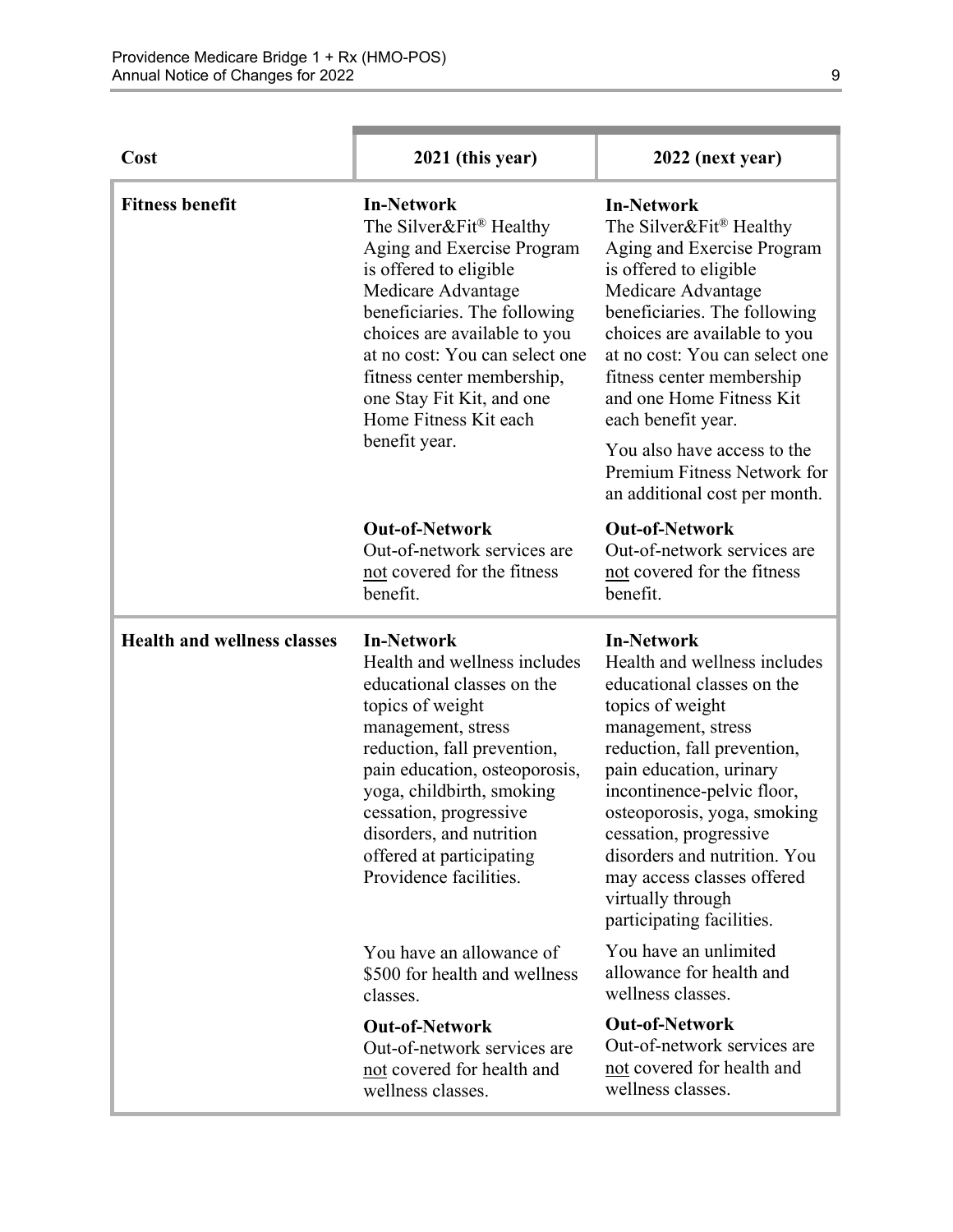| Cost                                                   | 2021 (this year)                                                                                          | 2022 (next year)                                                                                                                                                                                                                                                                     |
|--------------------------------------------------------|-----------------------------------------------------------------------------------------------------------|--------------------------------------------------------------------------------------------------------------------------------------------------------------------------------------------------------------------------------------------------------------------------------------|
| <b>Hearing aids</b>                                    | <b>In-Network</b><br>This benefit is administered<br>by TruHearing                                        | <b>In-Network</b><br>This benefit is administered<br>by TruHearing                                                                                                                                                                                                                   |
|                                                        | You pay a \$399 copayment<br>per Advanced hearing aid or<br>a \$699 copayment per<br>Premium hearing aid. | You pay a \$699 copayment<br>per Advanced hearing aid or<br>a \$999 copayment per<br>Premium hearing aid.                                                                                                                                                                            |
|                                                        | Hearing Aid purchases<br>include:<br>3 provider visits within<br>first year of hearing aid<br>purchase    | Hearing Aid purchases<br>include:<br>First year of follow-up<br>provider visits                                                                                                                                                                                                      |
|                                                        | 45-day trial period<br>3-year extended warranty<br>48 batteries per aid for<br>non-rechargeable models    | 60-day trial period<br>3-year extended warranty<br>80 batteries per aid for<br>non-rechargeable models                                                                                                                                                                               |
|                                                        | <b>Out-of-Network</b><br>Out-of-network services are<br>not covered for hearing aids.                     | <b>Out-of-Network</b><br>Out-of-network services are<br>not covered for hearing aids.                                                                                                                                                                                                |
| <b>Meal delivery program</b><br>(non-Medicare-covered) | <b>In-Network and Out-of-</b><br><b>Network</b><br>Meal delivery program is not<br>covered.               | <b>In-Network</b><br>There is no coinsurance,<br>copayment, or deductible for<br>non-Medicare-covered meal<br>delivery program.<br>(two meals per day for 14<br>days (total of 28 meals),<br>immediately following each<br>inpatient hospitalization).<br>There is no plan coverage. |
|                                                        |                                                                                                           | limit.                                                                                                                                                                                                                                                                               |
|                                                        |                                                                                                           | <b>Out-of-Network</b><br>Out-of-network services are<br>not covered for non-<br>Medicare-covered meal<br>delivery program.                                                                                                                                                           |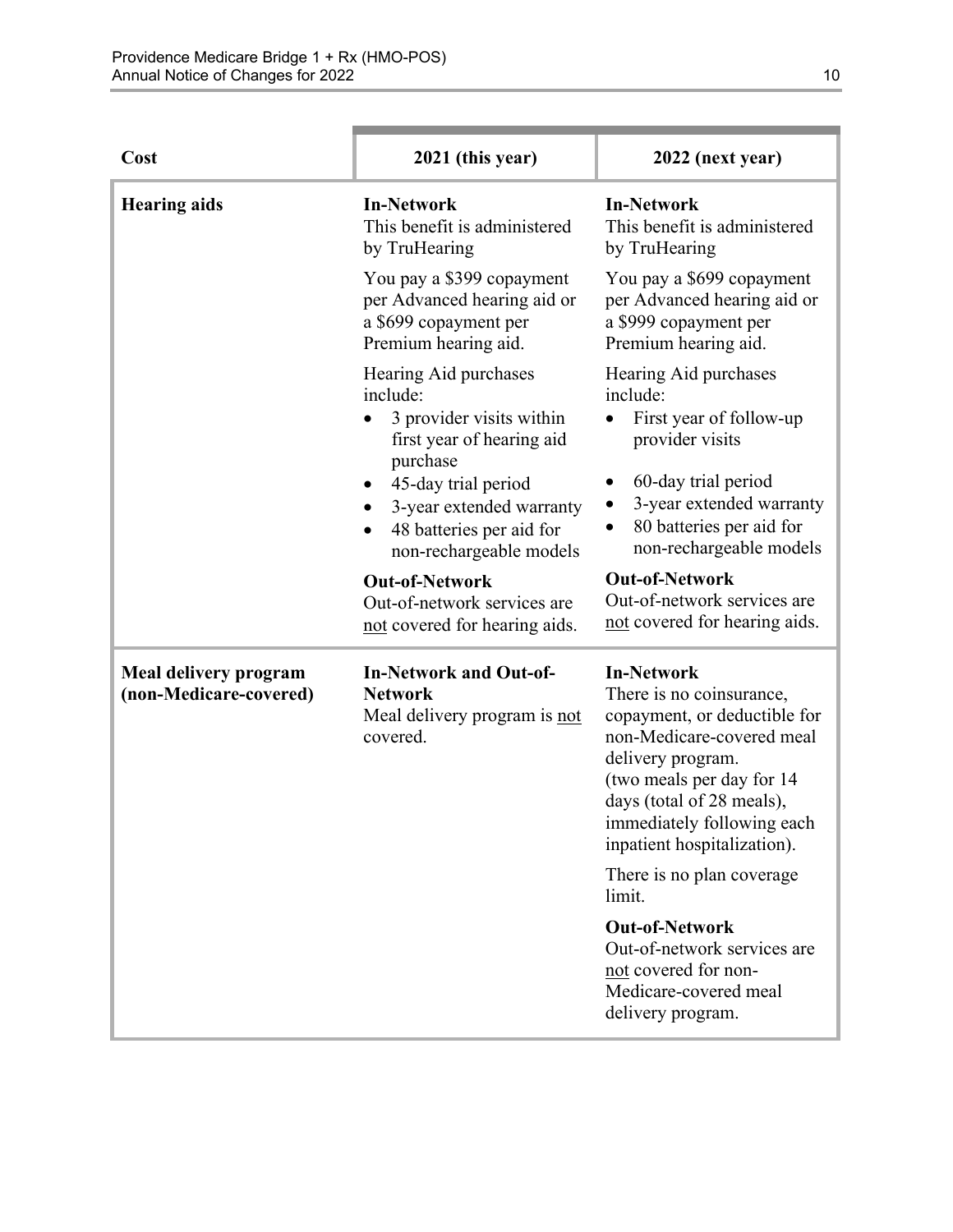| Cost                                                                                                                              | 2021 (this year)                                                                                                                            | 2022 (next year)                                                                                                                                        |
|-----------------------------------------------------------------------------------------------------------------------------------|---------------------------------------------------------------------------------------------------------------------------------------------|---------------------------------------------------------------------------------------------------------------------------------------------------------|
| <b>Optional Providence Dental</b><br><b>Basic</b><br>(this optional supplemental<br>benefit is available for an<br>extra premium) | <b>In-Network</b><br>You pay 0% of the total cost<br>for covered preventive and<br>diagnostic services, including<br>exams and x-rays.      | <b>In-Network</b><br>You pay 0% of the total cost<br>for covered preventive and<br>diagnostic services, including<br>exams, cleanings, and x-rays.      |
|                                                                                                                                   | You pay 50% of the total cost<br>for comprehensive dental<br>diagnostic services.                                                           | You pay 50% of the total cost<br>for comprehensive dental<br>diagnostic services.                                                                       |
|                                                                                                                                   |                                                                                                                                             | The list of services covered<br>by your plan has changed, for<br>a full list of covered services<br>please see your Evidence of<br>Coverage.            |
|                                                                                                                                   | <b>Out-of-Network</b><br>You pay 20% of the total cost<br>for covered preventive and<br>diagnostic services, including<br>exams and x-rays. | <b>Out-of-Network</b><br>You pay 20% of the total cost<br>for covered preventive and<br>diagnostic services, including<br>exams, cleanings, and x-rays. |
|                                                                                                                                   | You pay 60% of the total cost<br>for comprehensive dental<br>diagnostic services.                                                           | You pay 60% of the total cost<br>for comprehensive dental<br>diagnostic services.                                                                       |
|                                                                                                                                   |                                                                                                                                             | The list of services covered<br>by your plan has changed, for<br>a full list of covered services<br>please see your Evidence of<br>Coverage.            |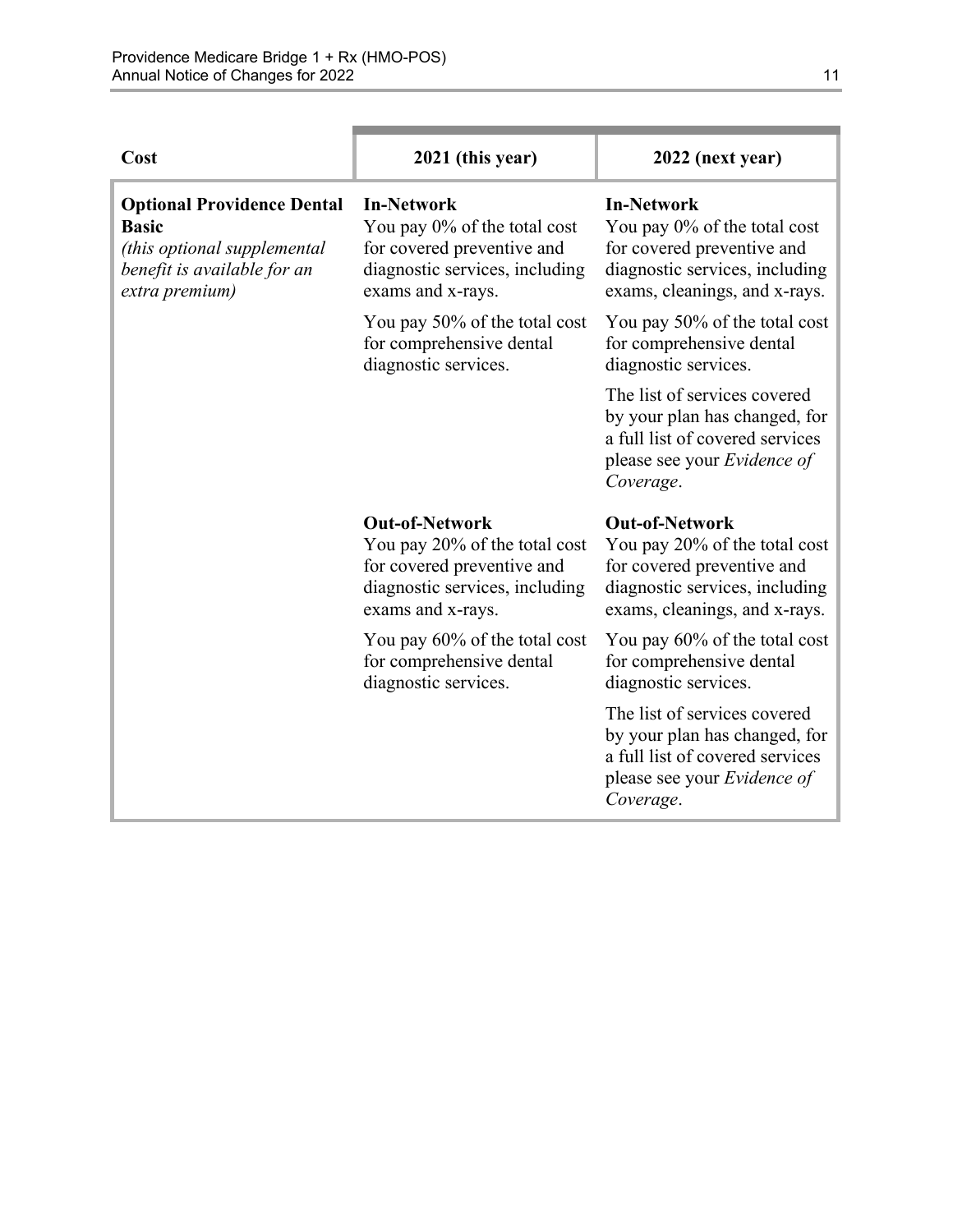| Cost                                                                                                                                 | 2021 (this year)                                                                                                                            | 2022 (next year)                                                                                                                                        |
|--------------------------------------------------------------------------------------------------------------------------------------|---------------------------------------------------------------------------------------------------------------------------------------------|---------------------------------------------------------------------------------------------------------------------------------------------------------|
| <b>Optional Providence Dental</b><br><b>Enhanced</b><br>(this optional supplemental<br>benefit is available for an<br>extra premium) | <b>In-Network</b><br>You pay 0% of the total cost<br>for covered preventive and<br>diagnostic services, including<br>exams and x-rays.      | <b>In-Network</b><br>You pay 0% of the total cost<br>for covered preventive and<br>diagnostic services, including<br>exams, cleanings, and x-rays.      |
|                                                                                                                                      | You pay 50% of the total cost<br>for comprehensive dental<br>diagnostic services.                                                           | You pay 50% of the total cost<br>for comprehensive dental<br>diagnostic services.                                                                       |
|                                                                                                                                      |                                                                                                                                             | The list of services covered<br>by your plan has changed, for<br>a full list of covered services<br>please see your Evidence of<br>Coverage.            |
|                                                                                                                                      | <b>Out-of-Network</b><br>You pay 20% of the total cost<br>for covered preventive and<br>diagnostic services, including<br>exams and x-rays. | <b>Out-of-Network</b><br>You pay 20% of the total cost<br>for covered preventive and<br>diagnostic services, including<br>exams, cleanings, and x-rays. |
|                                                                                                                                      | You pay 60% of the total cost<br>for comprehensive dental<br>diagnostic services.                                                           | You pay 60% of the total cost<br>for comprehensive dental<br>diagnostic services.                                                                       |
|                                                                                                                                      |                                                                                                                                             | The list of services covered<br>by your plan has changed, for<br>a full list of covered services<br>please see your Evidence of<br>Coverage.            |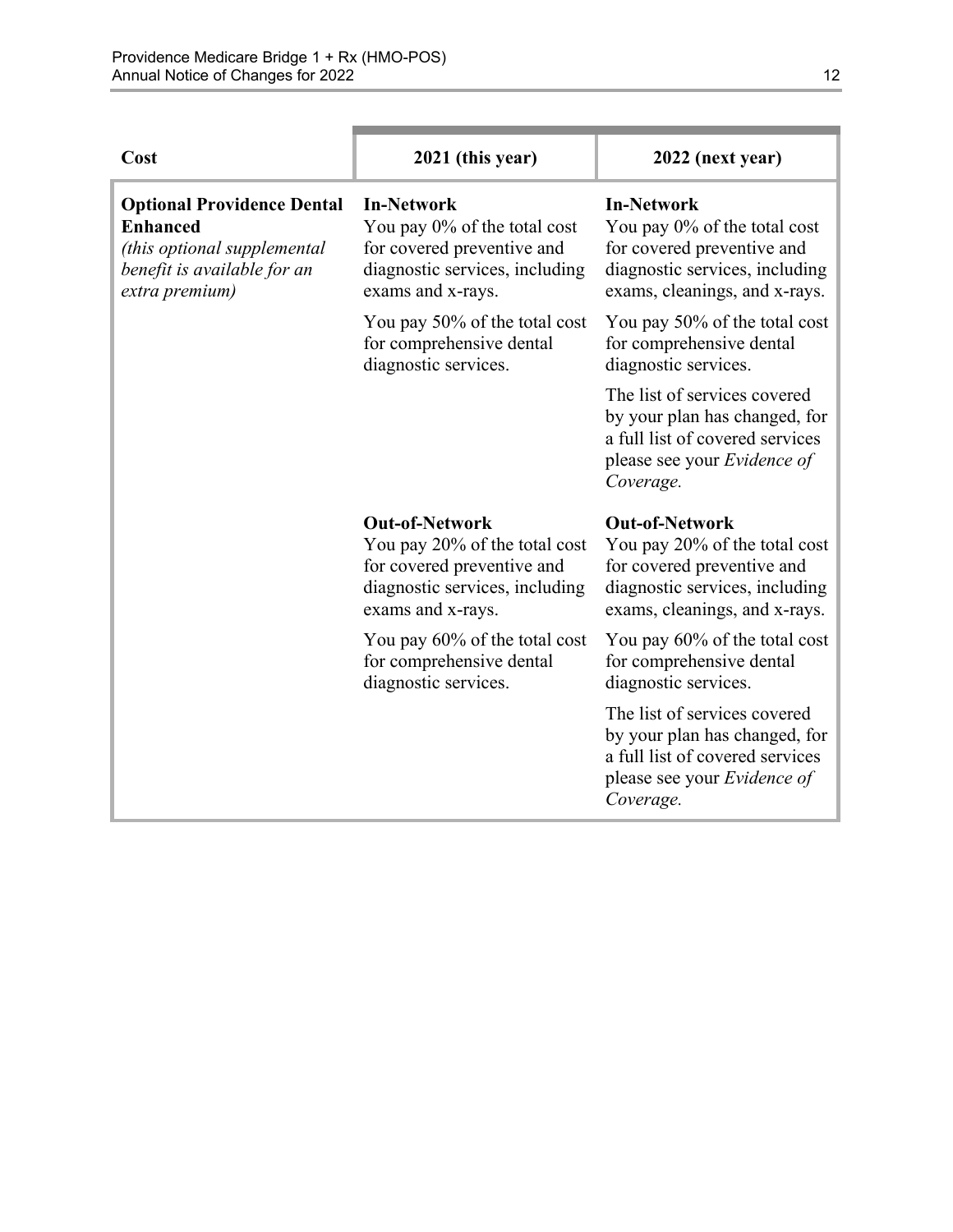| Cost                                                       | 2021 (this year)                                                                                                             | 2022 (next year)                                                                                                                                                                                                                                                                                   |
|------------------------------------------------------------|------------------------------------------------------------------------------------------------------------------------------|----------------------------------------------------------------------------------------------------------------------------------------------------------------------------------------------------------------------------------------------------------------------------------------------------|
| Over-the-counter (OTC)<br>items                            | <b>In-Network and Out-of-</b><br><b>Network</b><br>Over-the-counter items are<br>not covered.                                | <b>In-Network</b><br>There is no coinsurance,<br>copayment, or deductible for<br>over-the-counter items and<br>nicotine replacement therapy.                                                                                                                                                       |
|                                                            |                                                                                                                              | You receive a credit of \$50<br>every 3 months. You can<br>purchase from a catalog via<br>phone, web, or mail through<br>Medline. Unused credit<br>amounts carry over to the<br>next quarterly period and<br>expire on 12/31 of each year.<br><b>Out-of-Network</b><br>Out-of-network services are |
|                                                            |                                                                                                                              | not covered for over-the-<br>counter items and nicotine<br>replacement therapy.                                                                                                                                                                                                                    |
| <b>Personal Emergency</b><br><b>Response System (PERS)</b> | <b>In-Network and Out-of-</b><br><b>Network</b><br>Personal Emergency<br>Response System (PERS)<br>services are not covered. | <b>In-Network</b><br>There is no coinsurance,<br>copayment, or deductible for<br>Personal Emergency<br>Response System (PERS)<br>services.                                                                                                                                                         |
|                                                            |                                                                                                                              | <b>Out-of-Network</b><br>Out-of-network services are<br>not covered for Personal<br><b>Emergency Response System</b><br>(PERS) services.                                                                                                                                                           |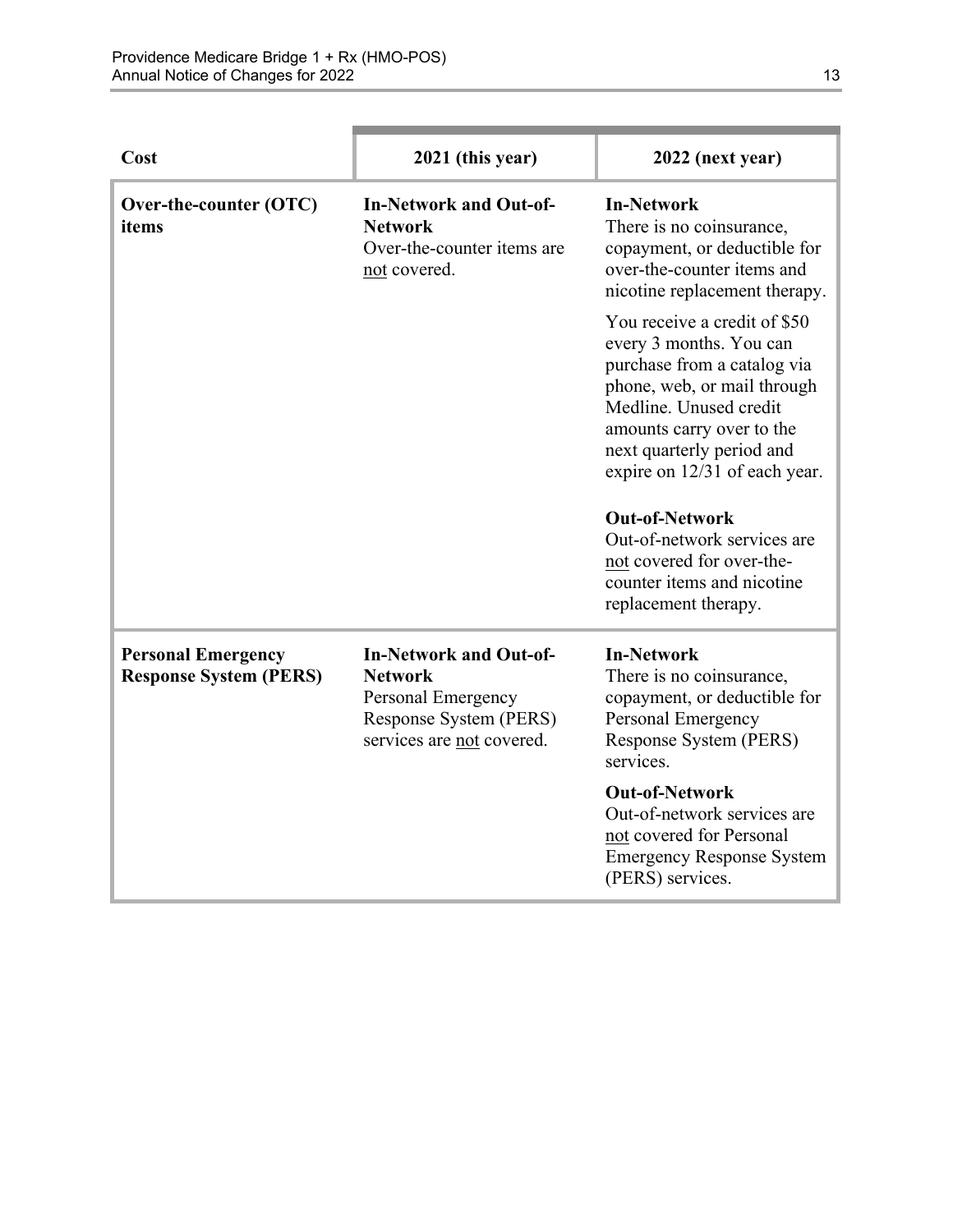| Cost                            | 2021 (this year)                                                                                                        | 2022 (next year)                                                                                                                                                                    |
|---------------------------------|-------------------------------------------------------------------------------------------------------------------------|-------------------------------------------------------------------------------------------------------------------------------------------------------------------------------------|
| <b>Routine hearing services</b> | <b>In-Network and Out-of-</b><br><b>Network</b><br>Routine hearing aid<br>fitting/evaluation visits are<br>not covered. | <b>In-Network</b><br>This benefit is administered<br>by TruHearing<br>There is no coinsurance,<br>copayment, or deductible for<br>routine hearing aid<br>fitting/evaluation visits. |
|                                 |                                                                                                                         | <b>Out-of-Network</b><br>Out-of-network services are<br>not covered for routine<br>hearing aid fitting/evaluation<br>visits.                                                        |

# <span id="page-16-0"></span>**Section 1.6 – Changes to Part D Prescription Drug Coverage**

### **Changes to Our Drug List**

Our list of covered drugs is called a Formulary or "Drug List." A copy of our Drug List is provided electronically.

We made changes to our Drug List, including changes to the drugs we cover and changes to the restrictions that apply to our coverage for certain drugs. **Review the Drug List to make sure your drugs will be covered next year and to see if there will be any restrictions.** 

If you are affected by a change in drug coverage, you can:

- **Work with your doctor (or other prescriber) and ask the plan to make an exception**  to cover the drug.
	- o To learn what you must do to ask for an exception, see Chapter 9 of your *E*v*idence of Coverage (What to do if you have a problem or complaint (coverage decisions, appeals, complaints))* or call Customer Service.
- **Work with your doctor (or other prescriber) to find a different drug** that we cover. You can call Customer Service to ask for a list of covered drugs that treat the same medical condition.

 Section 5.2 of the *Evidence of Coverage.*) During the time when you are getting a temporary In some situations, we are required to cover a temporary supply of a non-formulary drug in the first 90 days of the plan year or the first 90 days of membership to avoid a gap in therapy. (To learn more about when you can get a temporary supply and how to ask for one, see Chapter 5, supply of a drug, you should talk with your doctor to decide what to do when your temporary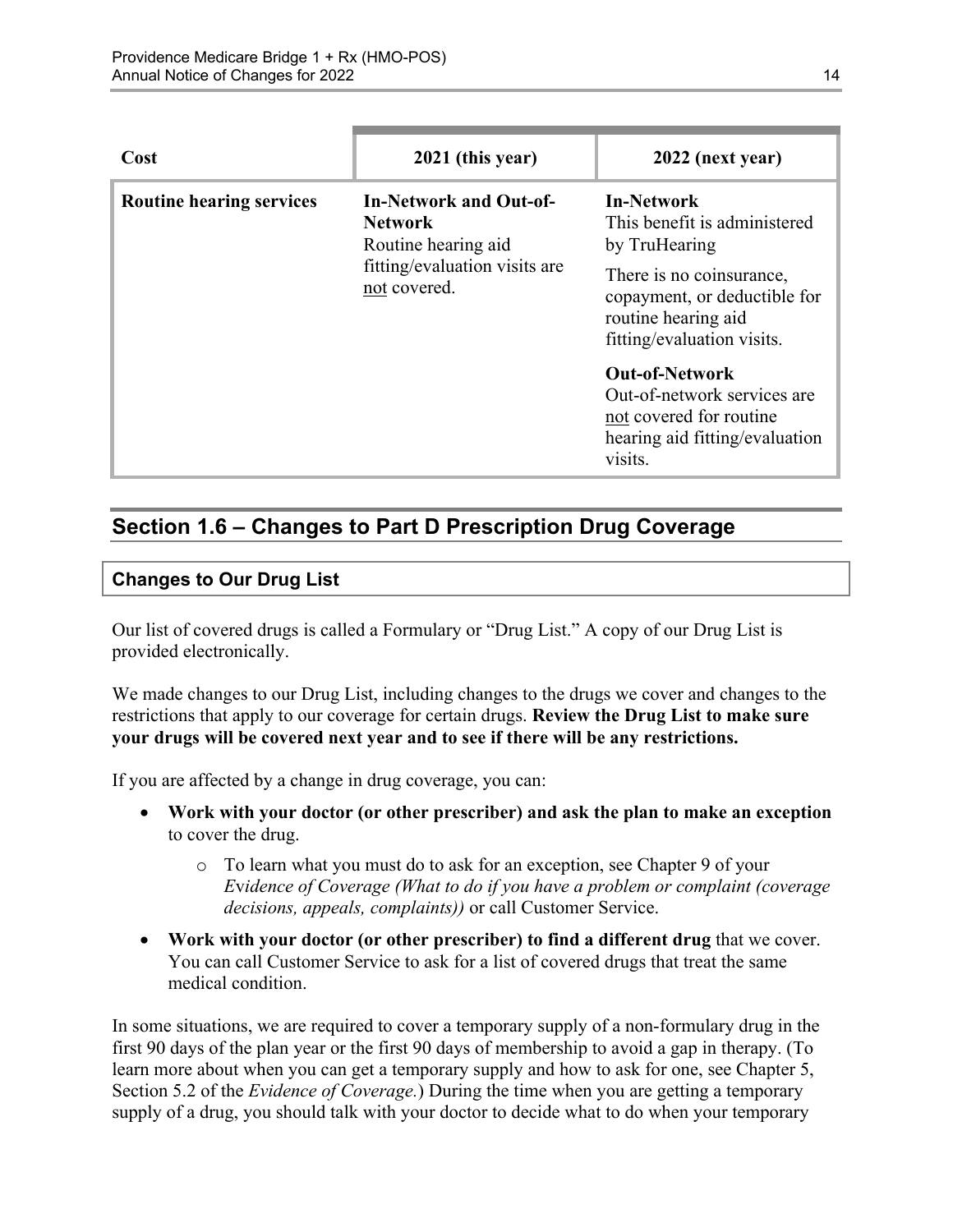supply runs out. You can either switch to a different drug covered by the plan or ask the plan to make an exception for you and cover your current drug.

If you had an approved formulary exception during the previous year, a new request may need to be submitted for the current year. To see if you need a new formulary exception request, you may call Customer Service.

Most of the changes in the Drug List are new for the beginning of each year. However, during the year, we might make other changes that are allowed by Medicare rules.

When we make these changes to the Drug List during the year, you can still work with your doctor (or other prescriber) and ask us to make an exception to cover the drug. We will also continue to update our online Drug List as scheduled and provide other required information to reflect drug changes. (To learn more about changes we may make to the Drug List, see Chapter 5, Section 6 of the Evidence of Coverage.)

### **Changes to Prescription Drug Costs**

*Note:* If you are in a program that helps pay for your drugs ("Extra Help"), **the information about costs for Part D prescription drugs may not apply to you.** We have included a separate insert, called the "Evidence of Coverage Rider for People Who Get Extra Help Paying for Prescription Drugs" (also called the "Low Income Subsidy Rider" or the "LIS Rider"), which tells you about your drug costs. If you receive "Extra Help" and didn't receive this insert with this packet, please call Customer Service and ask for the "LIS Rider."

There are four "drug payment stages." How much you pay for a Part D drug depends on which drug payment stage you are in. (You can look in Chapter 6, Section 2 of your *Evidence of Coverage* for more information about the stages.)

The information below shows the changes for next year to the first two stages – the Yearly Deductible Stage and the Initial Coverage Stage. (Most members do not reach the other two stages – the Coverage Gap Stage or the Catastrophic Coverage Stage. To get information about your costs in these stages, look at Chapter 6, Sections 6 and 7, in the *Evidence of Coverage*, which is located on our website at [www.ProvidenceHealthAssurance.com.](http://www.ProvidenceHealthAssurance.com) You may also call Customer Service to ask us to mail you an *Evidence of Coverage*.)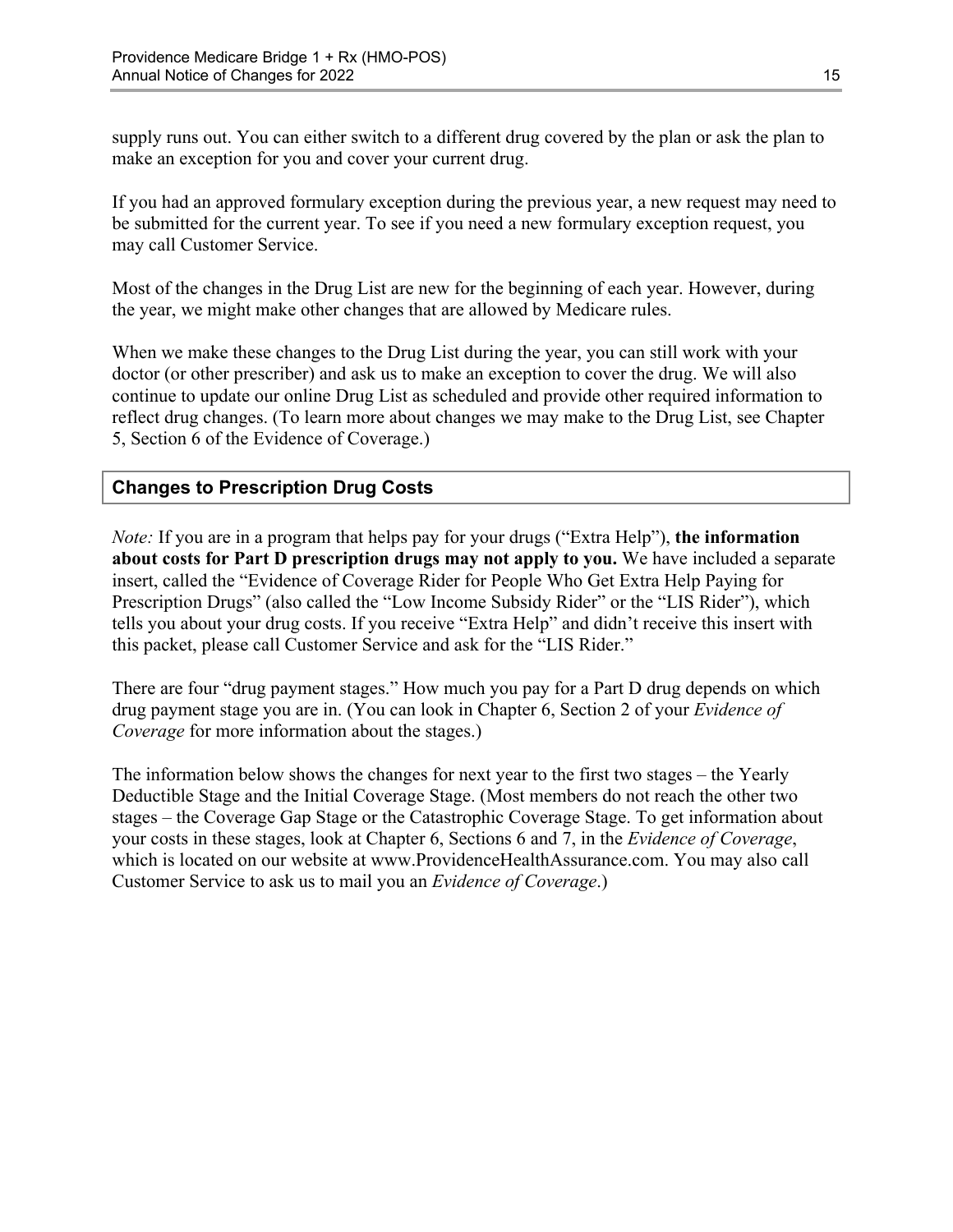### **Changes to the Deductible Stage**

| <b>Stage</b>                                      | 2021 (this year)                                                                                                                                                                                                                                                                                                                                                                                                                                                                                                        | 2022 (next year)                                                                  |
|---------------------------------------------------|-------------------------------------------------------------------------------------------------------------------------------------------------------------------------------------------------------------------------------------------------------------------------------------------------------------------------------------------------------------------------------------------------------------------------------------------------------------------------------------------------------------------------|-----------------------------------------------------------------------------------|
| <b>Stage 1: Yearly Deductible</b><br><b>Stage</b> | The deductible is \$100.<br>During this stage, you pay<br>\$0 per prescription cost<br>sharing for drugs on Tier 1<br>and \$10 per prescription<br>cost sharing for drugs on<br>Tier 2 from a <i>preferred</i><br>retail pharmacy; \$16 per<br>prescription cost sharing<br>for drugs on Tier 1 and<br>\$20 per prescription cost<br>sharing for drugs on Tier 2<br>from a <i>standard</i> retail<br>pharmacy; and the full<br>cost of drugs on Tier 3, 4,<br>and 5 until you have<br>reached the yearly<br>deductible. | Because we have no<br>deductible, this payment<br>stage does not apply to<br>you. |

### **Changes to Your Cost Sharing in the Initial Coverage Stage**

To learn how copayments and coinsurance work, look at Chapter 6, Section 1.2, *Types of out-ofpocket costs you may pay for covered drugs* in your *Evidence of Coverage*.

| <b>Stage</b>                                                                                                                                             | 2021 (this year)                                                                                | 2022 (next year)                                                                                |
|----------------------------------------------------------------------------------------------------------------------------------------------------------|-------------------------------------------------------------------------------------------------|-------------------------------------------------------------------------------------------------|
| <b>Stage 2: Initial Coverage Stage</b><br>During this stage, the plan pays its<br>share of the cost of your drugs and<br>you pay your share of the cost. | Your cost for a one-month<br>supply at a network<br>pharmacy:                                   | Your cost for a one-month<br>supply at a network<br>pharmacy:                                   |
| The costs in this row are for a one-<br>month (30-day) supply when you<br>fill your prescription at a network<br>pharmacy.                               | <b>Tier 1 Preferred Generic:</b><br>Standard cost sharing:<br>You pay \$16 per<br>prescription. | <b>Tier 1 Preferred Generic:</b><br>Standard cost sharing:<br>You pay \$16 per<br>prescription. |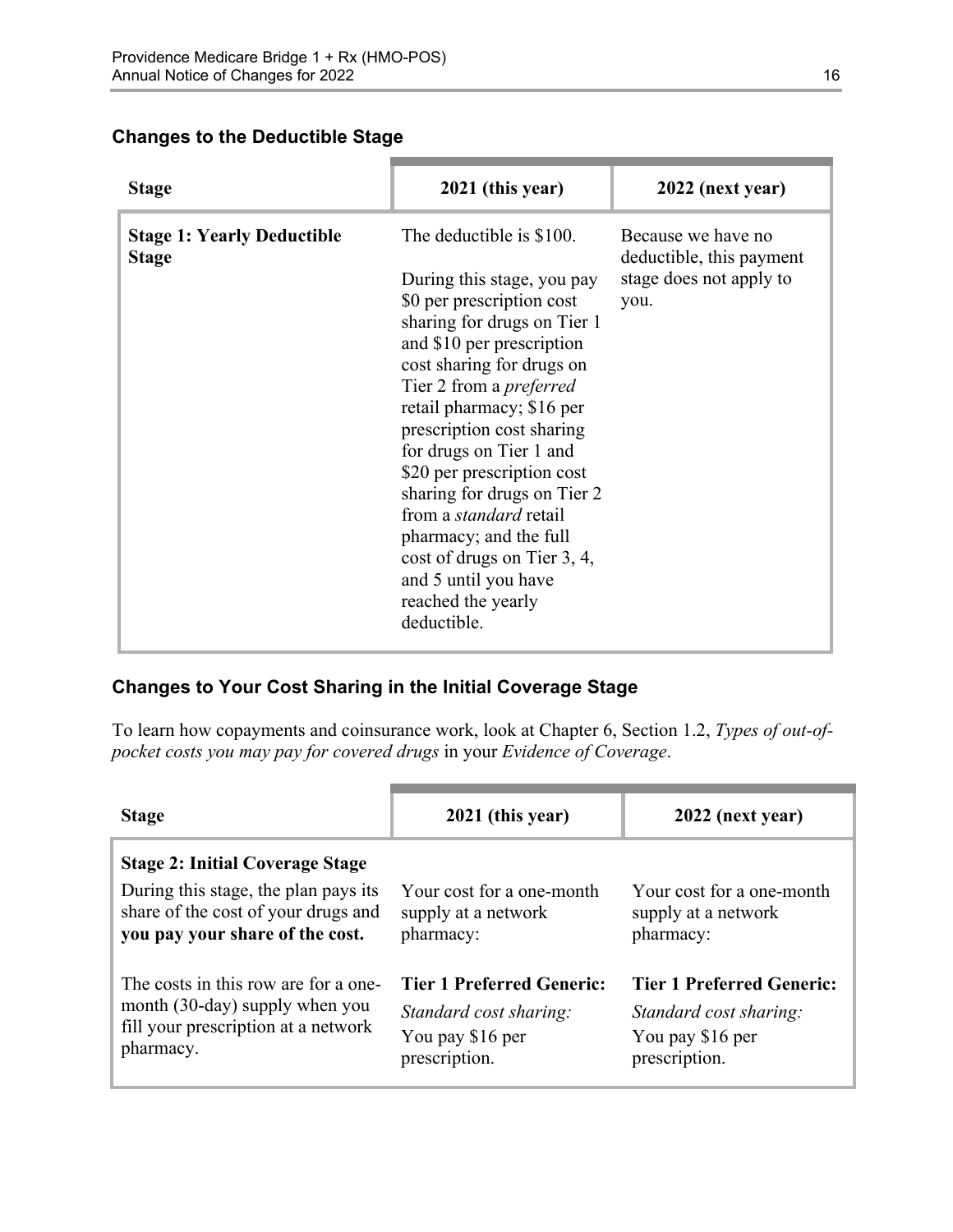| <b>Stage</b>                                                                                                                                                    | 2021 (this year)                                                                                                            | 2022 (next year)                                                                                                        |
|-----------------------------------------------------------------------------------------------------------------------------------------------------------------|-----------------------------------------------------------------------------------------------------------------------------|-------------------------------------------------------------------------------------------------------------------------|
| For information about the costs for<br>a long-term supply or for mail-<br>order prescriptions, look in<br>Chapter 6, Section 5 of your<br>Evidence of Coverage. | Preferred cost sharing:<br>You pay \$0 per<br>prescription.                                                                 | Preferred cost sharing:<br>You pay \$0 per<br>prescription.                                                             |
| We changed the tier for some of                                                                                                                                 | <b>Tier 2 Generic:</b>                                                                                                      | <b>Tier 2 Generic:</b>                                                                                                  |
| the drugs on our Drug List. To see<br>if your drugs will be in a different<br>tier, look them up on the Drug<br>List.                                           | Standard cost sharing:<br>You pay \$20 per<br>prescription.                                                                 | Standard cost sharing:<br>You pay \$20 per<br>prescription.                                                             |
|                                                                                                                                                                 | Additional coverage for<br>Select Insulins not<br>available.                                                                | You pay \$20 per<br>prescription for Select<br>Insulins.                                                                |
|                                                                                                                                                                 | Preferred cost sharing:<br>You pay \$10 per<br>prescription.                                                                | Preferred cost sharing:<br>You pay \$10 per<br>prescription.                                                            |
|                                                                                                                                                                 | Additional coverage for<br>Select Insulins not<br>available.                                                                | You pay \$10 per<br>prescription for Select<br>Insulins.                                                                |
|                                                                                                                                                                 | <b>Tier 3 Preferred Brand:</b>                                                                                              | <b>Tier 3 Preferred Brand:</b>                                                                                          |
|                                                                                                                                                                 | Standard cost sharing:<br>You pay \$47 per<br>prescription.<br>Additional coverage for<br>Select Insulins not<br>available. | Standard cost sharing:<br>You pay \$47 per<br>prescription.<br>You pay \$35 per<br>prescription for Select<br>Insulins. |
|                                                                                                                                                                 | Preferred cost sharing:<br>You pay \$47 per<br>prescription.                                                                | Preferred cost sharing:<br>You pay \$47 per<br>prescription.                                                            |
|                                                                                                                                                                 | Additional coverage for<br>Select Insulins not<br>available.                                                                | You pay \$35 per<br>prescription for Select<br>Insulins.                                                                |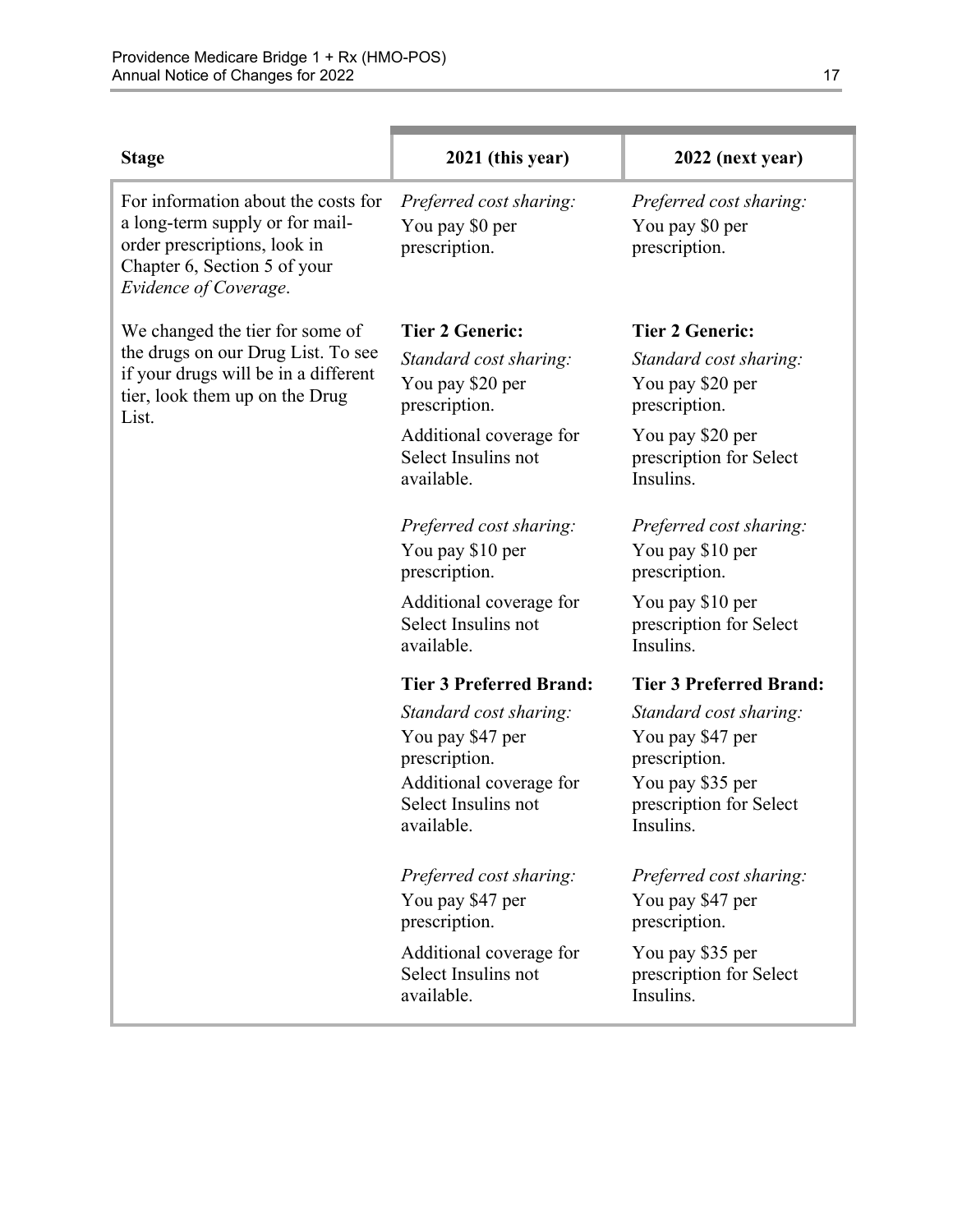| <b>Stage</b> | 2021 (this year)                                                                                                    | 2022 (next year)                                                                                                    |
|--------------|---------------------------------------------------------------------------------------------------------------------|---------------------------------------------------------------------------------------------------------------------|
|              | <b>Tier 4 Non-Preferred</b><br>Drug:                                                                                | <b>Tier 4 Non-Preferred</b><br>Drug:                                                                                |
|              | Standard cost sharing:<br>You pay \$100 per<br>prescription.                                                        | Standard cost sharing:<br>You pay \$100 per<br>prescription.                                                        |
|              | Preferred cost sharing:<br>You pay \$100 per<br>prescription.                                                       | Preferred cost sharing:<br>You pay \$100 per<br>prescription.                                                       |
|              | <b>Tier 5 Specialty:</b>                                                                                            | <b>Tier 5 Specialty:</b>                                                                                            |
|              | Standard cost sharing:<br>You pay 30% of the total<br>cost.                                                         | Standard cost sharing:<br>You pay 33% of the total<br>cost.                                                         |
|              | Preferred cost sharing:<br>You pay 30% of the total<br>cost.                                                        | Preferred cost sharing:<br>You pay 33% of the total<br>cost.                                                        |
|              | Tier 6: Not covered                                                                                                 | <b>Tier 6 \$0 Part D Vaccines:</b><br>Standard cost sharing:<br>You pay \$0 per<br>prescription.                    |
|              |                                                                                                                     | Preferred cost sharing:<br>You pay \$0 per<br>prescription.                                                         |
|              | Once your total drug costs<br>have reached \$4,130, you<br>will move to the next stage<br>(the Coverage Gap Stage). | Once your total drug costs<br>have reached \$4,430, you<br>will move to the next stage<br>(the Coverage Gap Stage). |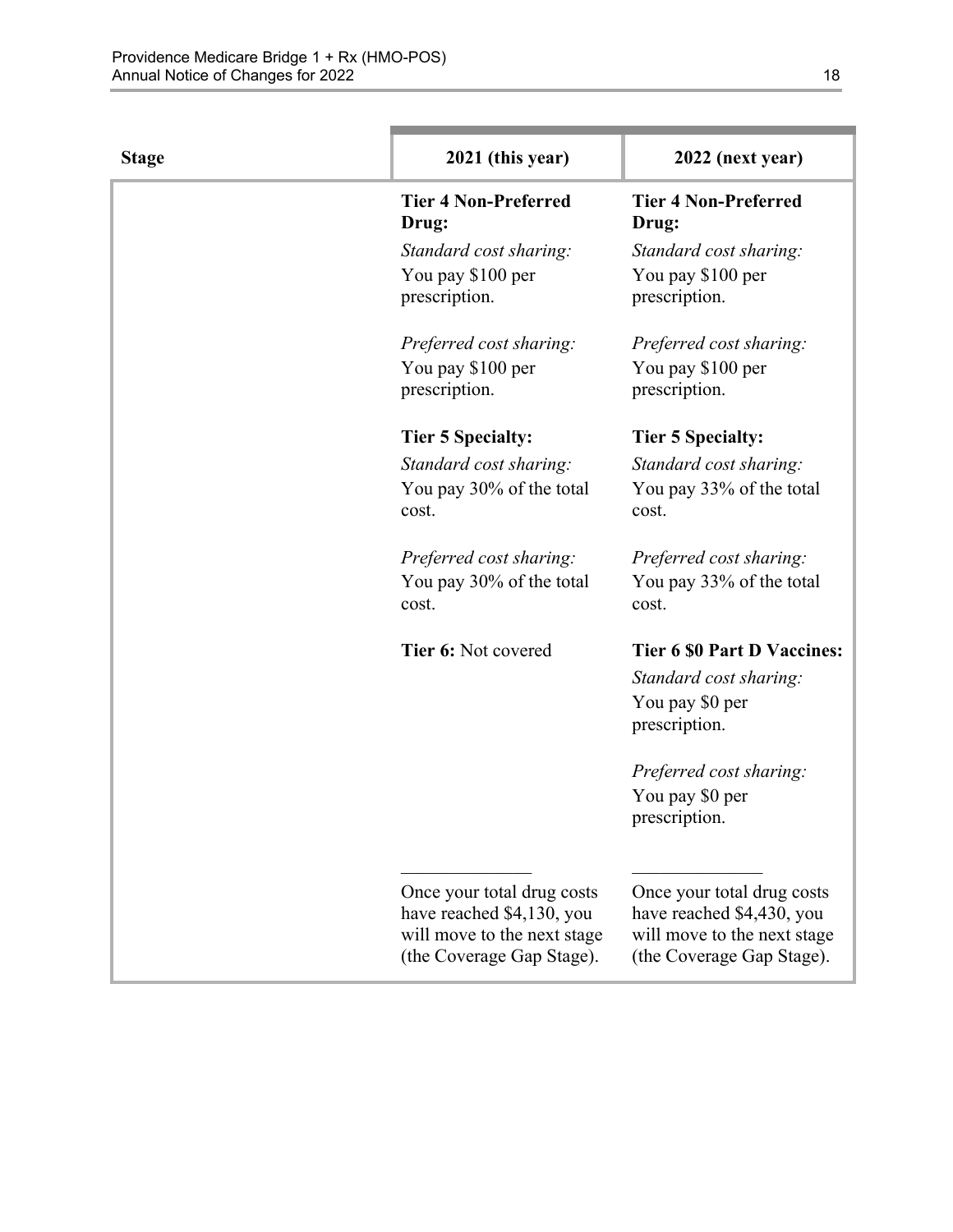### **Changes to the Coverage Gap and Catastrophic Coverage Stages**

The other two drug coverage stages – the Coverage Gap Stage and the Catastrophic Coverage Stage – are for people with high drug costs. **Most members do not reach the Coverage Gap Stage or the Catastrophic Coverage Stage**. Providence Medicare Bridge 1 + Rx (HMO-POS) offers additional gap coverage for Select Insulins. During the Coverage Gap stage, your out-ofpocket costs for Select Insulins will be \$10-\$35 per month. For information about your costs in these stages, look at Chapter 6, Sections 6 and 7, in your *Evidence of Coverage*.

# <span id="page-21-0"></span>**SECTION 2 Administrative Changes**

| <b>Description</b>                                                   | 2021 (this year)                                                                                                                    | 2022 (next year)                                                                                                                                                   |
|----------------------------------------------------------------------|-------------------------------------------------------------------------------------------------------------------------------------|--------------------------------------------------------------------------------------------------------------------------------------------------------------------|
| Medicare Part B prescription<br>drugs - Step Therapy<br>requirement. | There is no step therapy<br>requirement for Medicare<br>Part B prescription drugs.                                                  | Medicare Part B<br>prescription drugs may be<br>subject to a step therapy<br>requirement. Refer to the<br>2022 Evidence of Coverage<br>for additional information. |
| <b>Optional Supplemental Dental</b><br>plan name                     | The optional supplemental<br>dental plan names are<br>Providence Basic Wrap<br>Dental and Providence<br><b>Enhanced Wrap Dental</b> | The optional supplemental<br>dental plan names are<br>Providence Dental Basic<br>and Providence Dental<br>Enhanced.                                                |

# <span id="page-21-1"></span>**SECTION 3 Deciding Which Plan to Choose**

# <span id="page-21-2"></span>**Section 3.1 – If you want to stay in Providence Medicare Bridge 1 + Rx (HMO-POS)**

**To stay in our plan you don't need to do anything.** If you do not sign up for a different plan or change to Original Medicare by December 7, you will automatically be enrolled in our Providence Medicare Bridge 1 + Rx (HMO-POS).

# <span id="page-21-3"></span>**Section 3.2 – If you want to change plans**

We hope to keep you as a member next year but if you want to change for 2022 follow these steps: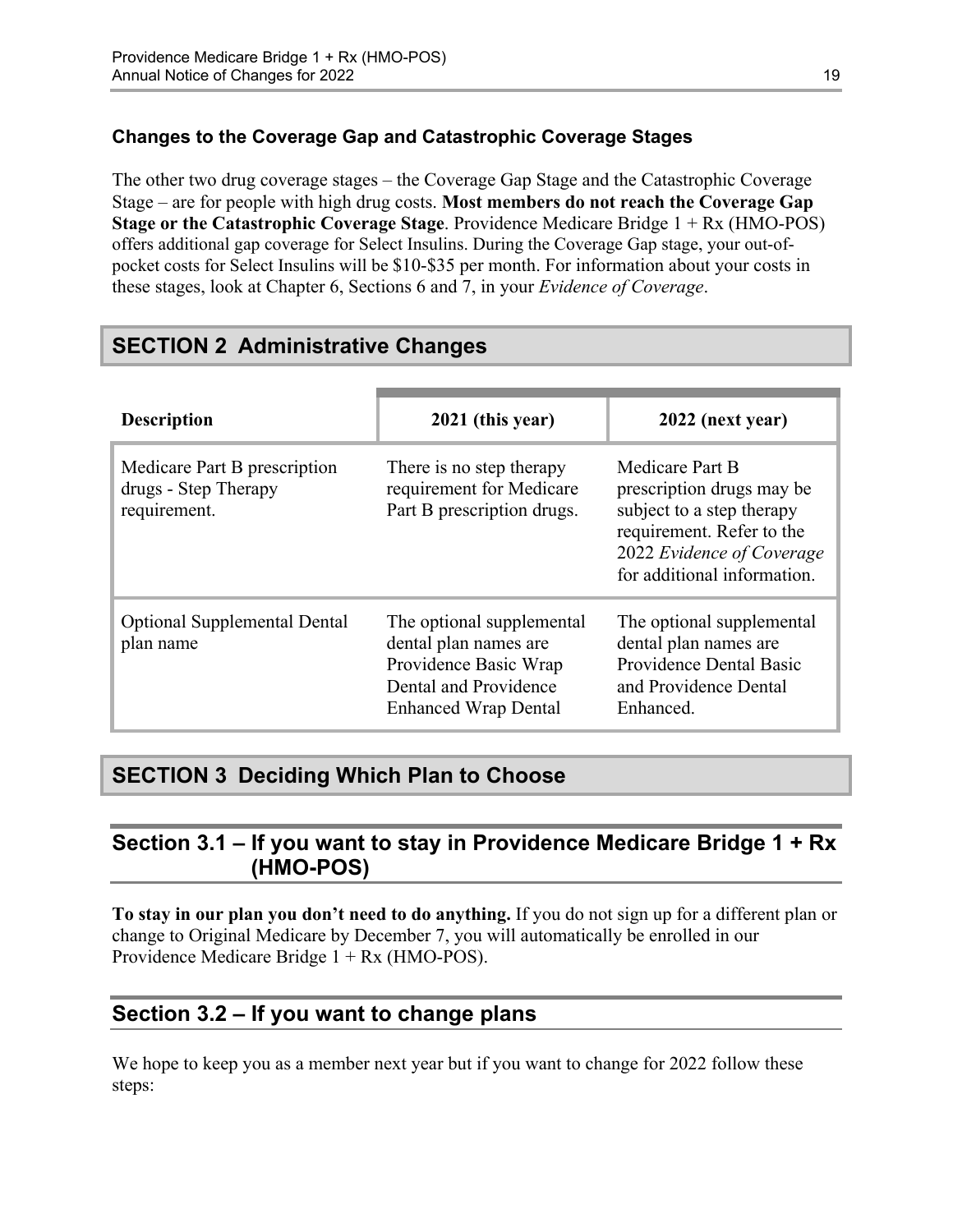### **Step 1: Learn about and compare your choices**

- You can join a different Medicare health plan timely,
- *OR*-- You can change to Original Medicare. If you change to Original Medicare, you will need to decide whether to join a Medicare drug plan. If you do not enroll in a Medicare drug plan, please see Section 1.1 regarding a potential Part D late enrollment penalty.

To learn more about Original Medicare and the different types of Medicare plans, read the *Medicare & You 2022* handbook, call your State Health Insurance Assistance Program (see Section 5), or call Medicare (see Section 7.2).

You can also find information about plans in your area by using the Medicare Plan Finder on the Medicare website. Go to [www.medicare.gov/plan-compare](http://www.medicare.gov/plan-compare). **Here, you can find information about costs, coverage, and quality ratings for Medicare plans.** 

As a reminder, Providence Health Assurance offers other Medicare health plans These other plans may differ in coverage, monthly premiums, and cost-sharing amounts.

### **Step 2: Change your coverage**

- To **change to a different Medicare health plan**, enroll in the new plan. You will automatically be disenrolled from Providence Medicare Bridge  $1 + Rx$  (HMO-POS).
- To **change to Original Medicare with a prescription drug plan,** enroll in the new drug plan. You will automatically be disenrolled from Providence Medicare Bridge  $1 + Rx$ (HMO-POS).
- To **change to Original Medicare without a prescription drug plan**, you must either:
	- $\circ$  Send us a written request to disenroll. Contact Customer Service if you need more information on how to do this (phone numbers are in Section 7.1 of this booklet).
	- o  *or –* Contact **Medicare**, at 1-800-MEDICARE (1-800-633-4227), 24 hours a day, 7 days a week, and ask to be disenrolled. TTY users should call 1-877-486-2048.

# <span id="page-22-0"></span>**SECTION 4 Deadline for Changing Plans**

If you want to change to a different plan or to Original Medicare for next year, you can do it from **October 15 until December 7.** The change will take effect on January 1, 2022.

### **Are there other times of the year to make a change?**

In certain situations, changes are also allowed at other times of the year. For example, people with Medicaid, those who get "Extra Help" paying for their drugs, those who have or are leaving employer coverage, and those who move out of the service area may be allowed to make a change at other times of the year. For more information, see Chapter 10, Section 2.3 of the *Evidence of Coverage.*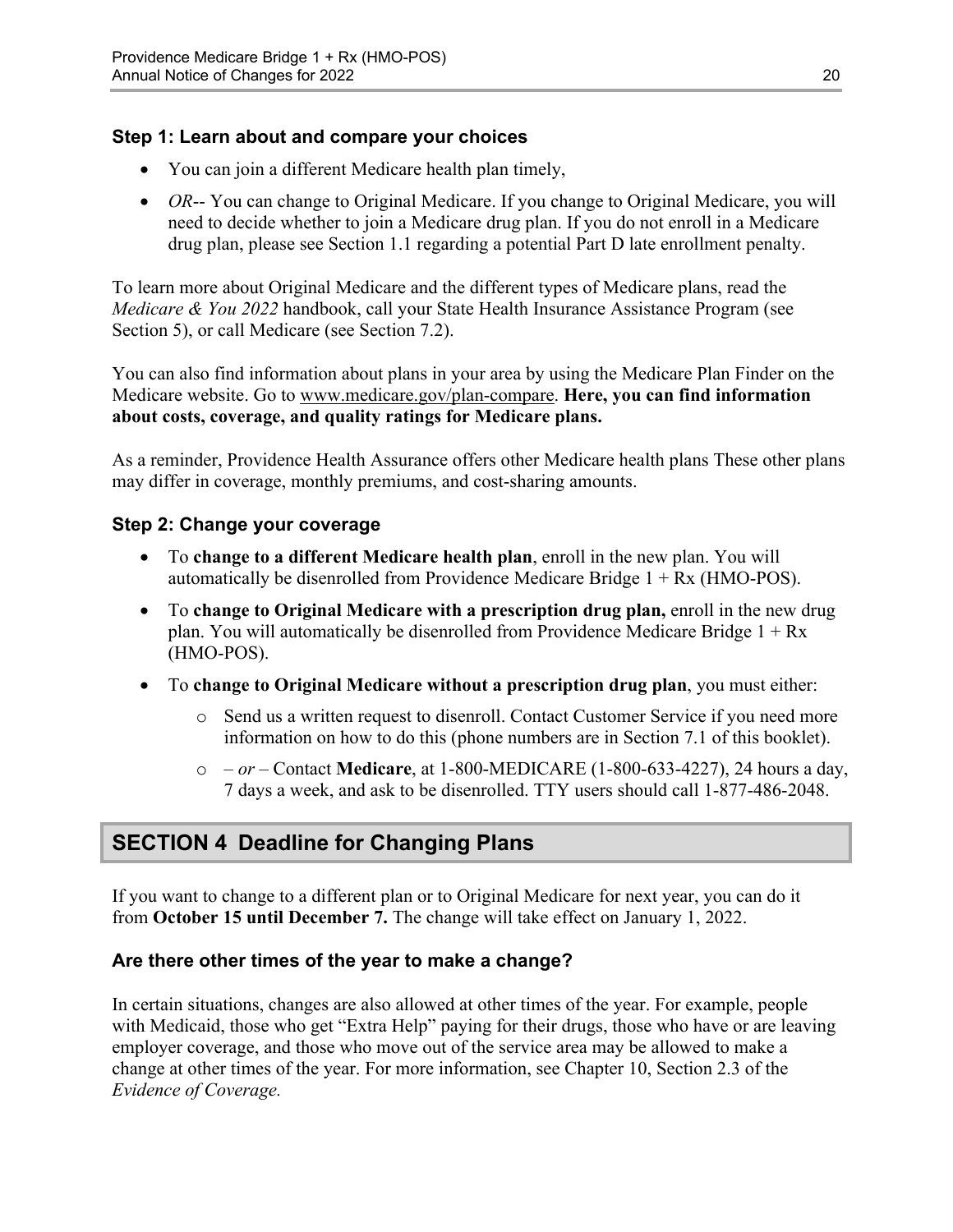Chapter 10, Section 2.2 of the *Evidence of Coverage*. If you enrolled in a Medicare Advantage plan for January 1, 2022, and don't like your plan choice, you can switch to another Medicare health plan (either with or without Medicare prescription drug coverage) or switch to Original Medicare (either with or without Medicare prescription drug coverage) between January 1 and March 31, 2022. For more information, see

# <span id="page-23-0"></span>**SECTION 5 Programs That Offer Free Counseling about Medicare**

The State Health Insurance Assistance Program (SHIP) is a government program with trained counselors in every state. In Oregon, the SHIP is called Senior Health Insurance Benefits Assistance (SHIBA).

 SHIBA is independent (not connected with any insurance company or health plan). It is a state program that gets money from the Federal government to give **free** local health insurance counseling to people with Medicare. SHIBA counselors can help you with your Medicare questions or problems. They can help you understand your Medicare plan choices and answer questions about switching plans. You can call SHIBA at 1-800-722-4134 (TTY 711). You can learn more about SHIBA by visiting their website ([www.healthcare.oregon.gov/shiba](http://healthcare.oregon.gov/shiba)).

# <span id="page-23-1"></span>**SECTION 6 Programs That Help Pay for Prescription Drugs**

You may qualify for help paying for prescription drugs.

- **"Extra Help" from Medicare.** People with limited incomes may qualify for "Extra Help" to pay for their prescription drug costs. If you qualify, Medicare could pay up to 75% or more of your drug costs including monthly prescription drug premiums, annual deductibles, and coinsurance. Additionally, those who qualify will not have a coverage gap or late enrollment penalty. Many people are eligible and don't even know it. To see if you qualify, call:
	- $\circ$  1-800-MEDICARE (1-800-633-4227). TTY users should call 1-877-486-2048, 24 hours a day/7 days a week;
	- o The Social Security Office at 1-800-772-1213 between 7 am and 7 pm, Monday through Friday. TTY users should call, 1-800-325-0778 (applications); or
	- o Your State Medicaid Office (applications).
- **Prescription Cost-sharing Assistance for Persons with HIV/AIDS.** The AIDS Drug Assistance Program (ADAP) helps ensure that ADAP-eligible individuals living with HIV/AIDS have access to life-saving HIV medications. Individuals must meet certain criteria, including proof of State residence and HIV status, low income as defined by the State, and uninsured/under-insured status. Medicare Part D prescription drugs that are also covered by ADAP qualify for prescription cost-sharing assistance through CAREAssist. For information on eligibility criteria, covered drugs, or how to enroll in the program, please call CAREAssist at 971-673-0144 or 1-800-805-2313 (TTY 711).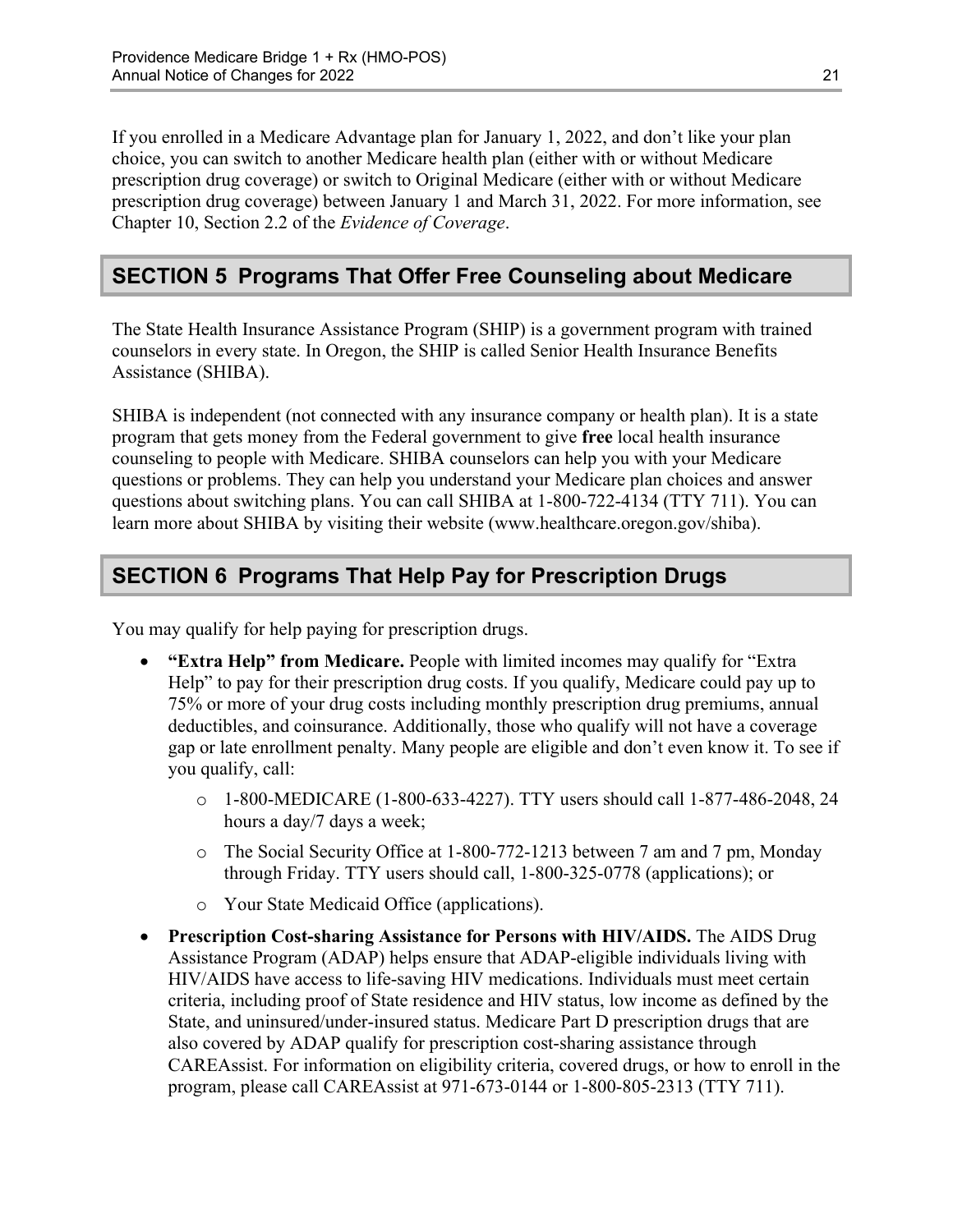## <span id="page-24-0"></span>**SECTION 7 Questions?**

# <span id="page-24-1"></span>**Section 7.1 – Getting Help from Providence Medicare Bridge 1 + Rx (HMO-POS)**

Questions? We're here to help. Please call Customer Service at 503-574-8000 or 1-800-603 2340. (TTY only, call 711). We are available for phone calls 8 a.m. to 8 p.m. (Pacific Time), seven days a week. Calls to these numbers are free.

### **Read your 2022** *Evidence of Coverage* **(it has details about next year's benefits and costs)**

This *Annual Notice of Changes* gives you a summary of changes in your benefits and costs for 2022. For details, look in the 2022 *Evidence of Coverage* for Providence Medicare Bridge 1 + Rx (HMO-POS). The *Evidence of Coverage* is the legal, detailed description of your plan benefits. It explains your rights and the rules you need to follow to get covered services and prescription drugs. A copy of the *Evidence of Coverage* is located on our website at [www.ProvidenceHealthAssurance.com.](http://www.ProvidenceHealthAssurance.com) You may also call Customer Service to ask us to mail you an *Evidence of Coverage*.

#### **Visit our Website**

You can also visit our website at [www.ProvidenceHealthAssurance.com](http://www.ProvidenceHealthAssurance.com). As a reminder, our website has the most up-to-date information about our provider network (*Provider and Pharmacy Directory*) and our list of covered drugs (Formulary/Drug List).

## <span id="page-24-2"></span>**Section 7.2 – Getting Help from Medicare**

To get information directly from Medicare:

### **Call 1-800-MEDICARE (1-800-633-4227)**

You can call 1-800-MEDICARE (1-800-633-4227), 24 hours a day, 7 days a week. TTY users should call 1-877-486-2048.

### **Visit the Medicare Website**

You can visit the Medicare website ([www.medicare.gov\)](http://www.medicare.gov/). It has information about cost, coverage, and quality ratings to help you compare Medicare health plans. You can find information about plans available in your area by using the Medicare Plan Finder on the Medicare website. (To view the information about plans, go to [www.medicare.gov/plan-compare.](http://www.medicare.gov/plan-compare))